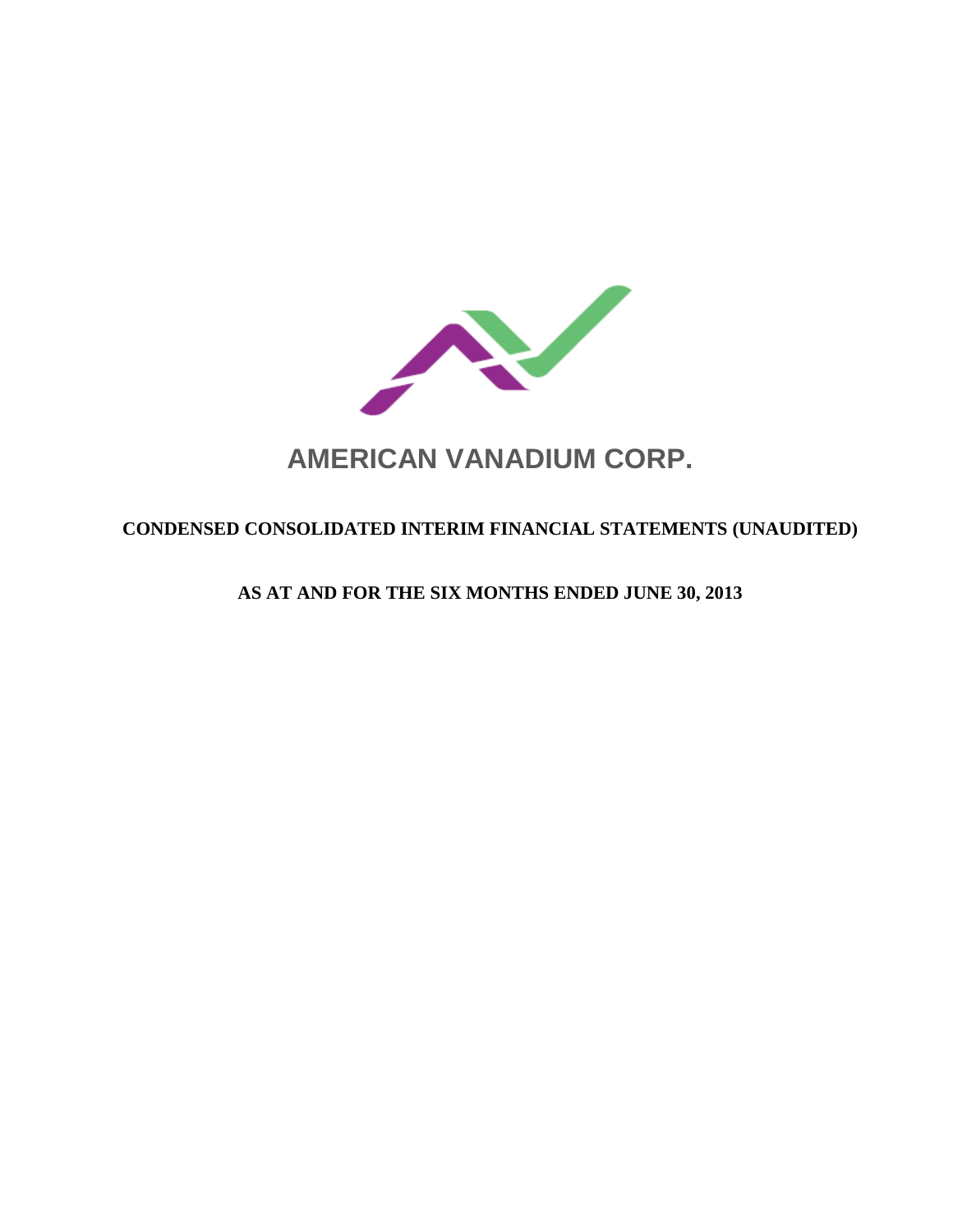# **Management's Comments on Unaudited Financial Statements**

The accompanying unaudited condensed consolidated interim financial statements of American Vanadium Corp. (the "Company") as at and for the six months ended June 30, 2013 have been prepared by management and approved by the Board of Directors of the Company. These financial statements have not been reviewed by the Company's external auditors.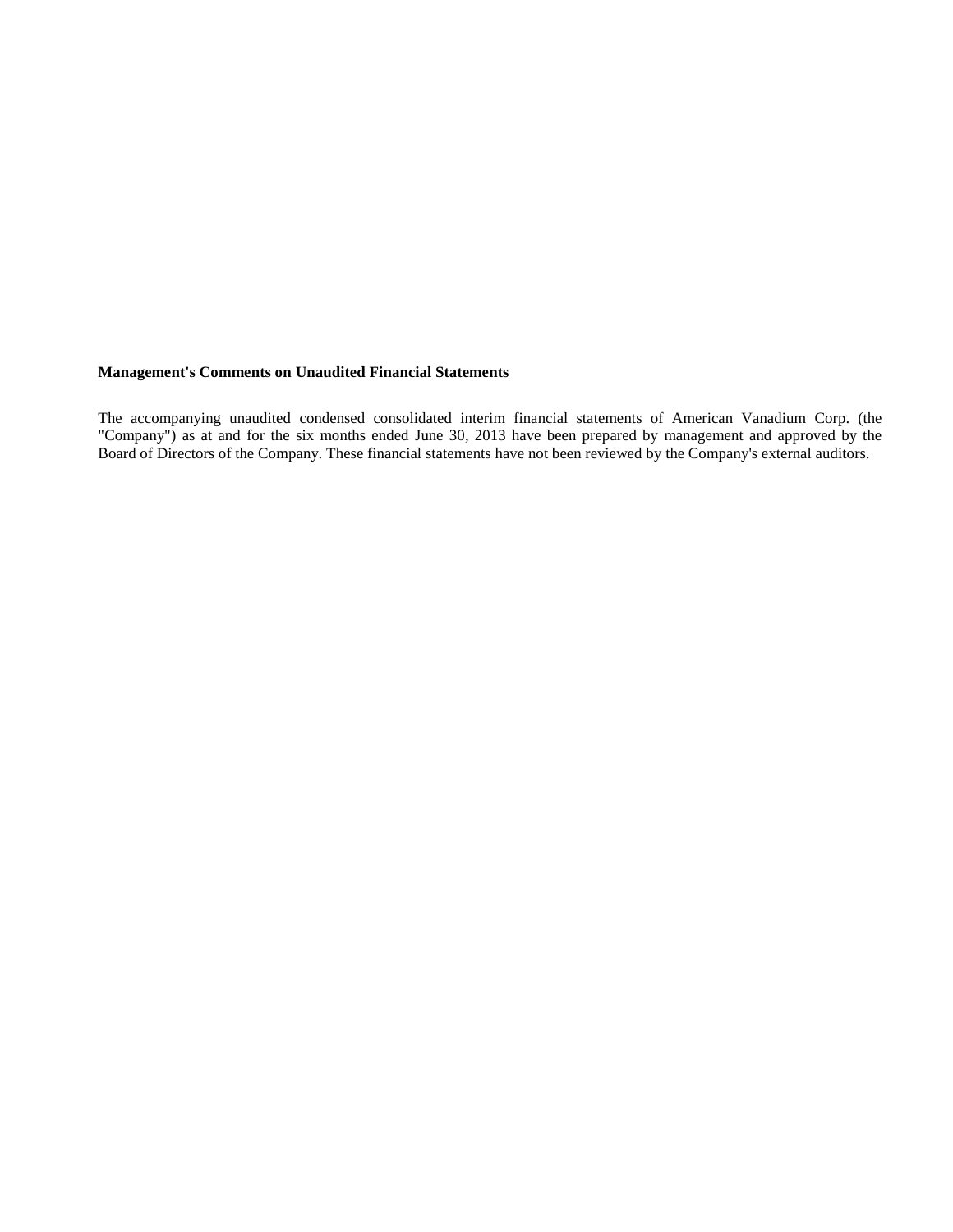#### **AMERICAN VANADIUM CORP.**  CONDENSED CONSOLIDATED INTERIM BALANCE SHEETS (UNAUDITED) IN CANADIAN DOLLARS

|                                                              | June 30      | December 31       |
|--------------------------------------------------------------|--------------|-------------------|
|                                                              | 2013         | 2012              |
|                                                              | \$           | \$                |
|                                                              |              | Restated (Note 3) |
| <b>ASSETS</b>                                                |              |                   |
| <b>Current assets</b>                                        |              |                   |
| Cash                                                         | 30,091       | 1,716,318         |
| Amounts receivable                                           | 30,340       | 42,328            |
| Income tax receivable                                        | 107,871      | 102,035           |
| Prepaid expenses                                             | 196,816      | 89,416            |
| Deferred financing costs (Note 6)                            | 750          |                   |
| Deferred engineering management expense and deposit (Note 5) | 588,941      | 557,080           |
| Total current assets                                         | 954,809      | 2,507,177         |
| Equipment (Note 4)                                           | 68,381       | 74,231            |
| Reclamation deposit                                          | 153,622      | 145,311           |
| Mineral properties (Note 5)                                  | 2,090,188    | 1,922,167         |
| <b>Total assets</b>                                          | 3,267,000    | 4,648,886         |
| <b>LIABILITIES AND SHAREHOLDERS' EQUITY</b>                  |              |                   |
| <b>Current liabilities</b>                                   |              |                   |
| Accounts payable and accrued liabilities                     | 1,665,209    | 1,271,194         |
| <b>Total liabilities</b>                                     | 1,665,209    | 1,271,194         |
| <b>Shareholders' equity</b>                                  |              |                   |
| Share capital (Note 6)                                       | 18,433,005   | 17,461,187        |
| Equity reserves                                              | 3,068,716    | 2,876,809         |
| Deficit                                                      | (19,899,930) | (16,960,304)      |
| Total shareholders' equity                                   | 1,601,791    | 3,377,692         |
| Total liabilities and shareholders' equity                   | 3,267,000    | 4,648,886         |

**Basis of presentation and continuance of operations (Note 2)**

**Commitments and contingencies (Note 12)**

**Events after the reporting period (Note 13)**

# **On behalf of the Board:**

*Signed: "William Radvak"* Director *Signed: "Brian E. Bayley"* Director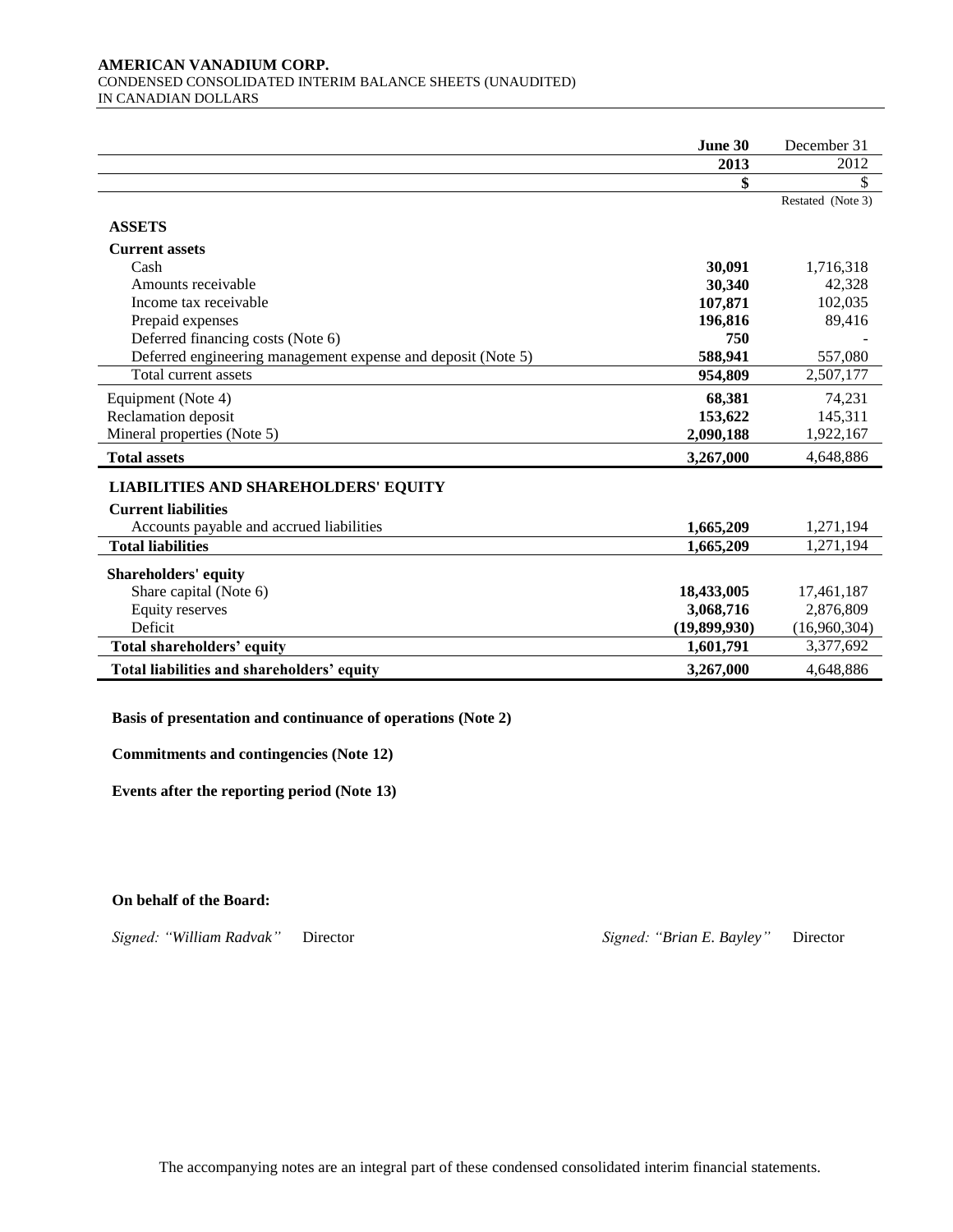#### **AMERICAN VANADIUM CORP.**  CONDENSED CONSOLIDATED INTERIM STATEMENTS OF COMPREHENSIVE LOSS (UNAUDITED) IN CANADIAN DOLLARS

|                                                        | <b>Three Months Ended</b><br>June 30 |                   | <b>Six Months Ended</b> | June 30           |
|--------------------------------------------------------|--------------------------------------|-------------------|-------------------------|-------------------|
|                                                        | 2013                                 | 2012              | 2013                    | 2012              |
|                                                        | \$                                   | \$                | \$                      | \$                |
|                                                        |                                      | Restated (Note 3) |                         | Restated (Note 3) |
| <b>Exploration and evaluation expenses (Note 5)</b>    | (952, 926)                           | (989, 741)        | (1,873,735)             | (2,386,757)       |
| General and administrative expenses:                   |                                      |                   |                         |                   |
| Salaries and benefits (Note 7)                         | 190,394                              | 297,084           | 385,132                 | 516,852           |
| Consulting (Note 7)                                    | 135,607                              | 121,804           | 246,759                 | 244,579           |
| Stock-based compensation                               | 3,672                                | 180,340           | 17,767                  | 275,428           |
| Travel                                                 | 60,571                               | 86,784            | 92,436                  | 157,310           |
| Investor relations and shareholder information         | 34,348                               | 25,648            | 76,635                  | 80,172            |
| Office facilities and administrative services (Note 7) | 51,931                               | 47,641            | 94,783                  | 95,281            |
| Transfer agent, listing and filing fees                | 10,495                               | 26,711            | 35,604                  | 53,650            |
| Office and sundry                                      | 24,099                               | 22,718            | 52,980                  | 44,099            |
| Audit and legal                                        | 36,344                               | 40,556            | 70,542                  | 50,553            |
| Amortization                                           | 7,724                                | 4,949             | 14,805                  | 9,534             |
| Total general and administrative expenses              | (555, 185)                           | (854, 235)        | (1,087,443)             | (1,527,458)       |
| Foreign exchange (loss) gain                           | (4,504)                              | 23,526            | 20,401                  | (12, 482)         |
| Interest income                                        | 534                                  | 2,305             | 1,151                   | 6,533             |
| Net comprehensive loss                                 | (1,512,081)                          | (1,818,145)       | (2,939,626)             | (3,920,164)       |
| <b>Basic and diluted loss per share (Note 11)</b>      | (0.04)                               | (0.07)            | (0.09)                  | (0.14)            |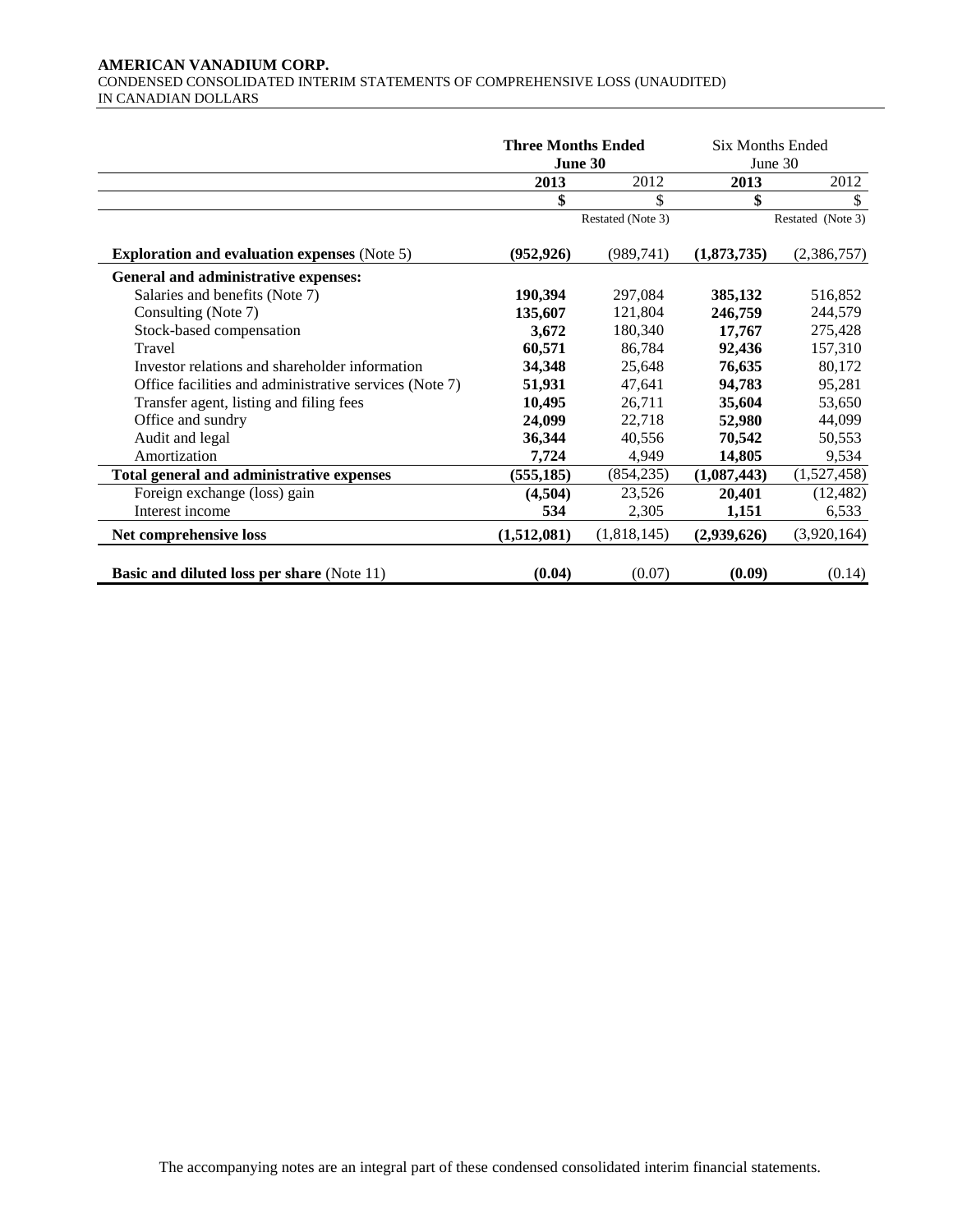#### **AMERICAN VANADIUM CORP.**

CONDENSED CONSOLIDATED INTERIM STATEMENTS OF CHANGES IN SHAREHOLDERS' EQUITY (UNAUDITED) IN CANADIAN DOLLARS

|                                                 | Share      | <b>Equity</b>   |                |              |
|-------------------------------------------------|------------|-----------------|----------------|--------------|
|                                                 | Capital    | <b>Reserves</b> | <b>Deficit</b> | <b>Total</b> |
|                                                 | \$         | \$              | \$             | \$           |
| Balance, January 1, 2012 (Note 3)               | 14,058,111 | 2,339,450       | (9,688,176)    | 6,709,385    |
| Exercise of stock options                       | 121,994    | (51,994)        |                | 70,000       |
| Performance shares                              | 70,000     |                 |                | 70,000       |
| Stock-based compensation                        |            | 275,428         |                | 275,428      |
| Net comprehensive loss for the period           |            |                 | (3,920,164)    | (3,920,164)  |
| Balance, June 30, 2012 (Note 3)                 | 14,250,105 | 2,562,884       | (13,608,340)   | 3,204,649    |
| Private placements, net of share issuance costs | 3,211,082  | 254,573         |                | 3,465,655    |
| Stock-based compensation                        |            | 59,352          |                | 59,352       |
| Net comprehensive loss for the period           |            |                 | (3,351,964)    | (3,351,964)  |
| Balance, December 31, 2012 (Note 3)             | 17,461,187 | 2,876,809       | (16,960,304)   | 3,377,692    |
| Private placements, net of share issuance costs | 915,667    | 193,015         |                | 1,108,682    |
| Exercise of stock options                       | 56,151     | (18, 875)       |                | 37,276       |
| Stock-based compensation                        |            | 17,767          |                | 17,767       |
| Net comprehensive loss for the period           |            |                 | (2,939,626)    | (2,939,626)  |
| <b>Balance, June 30, 2013</b>                   | 18,433,005 | 3,068,716       | (19,899,930)   | 1,601,791    |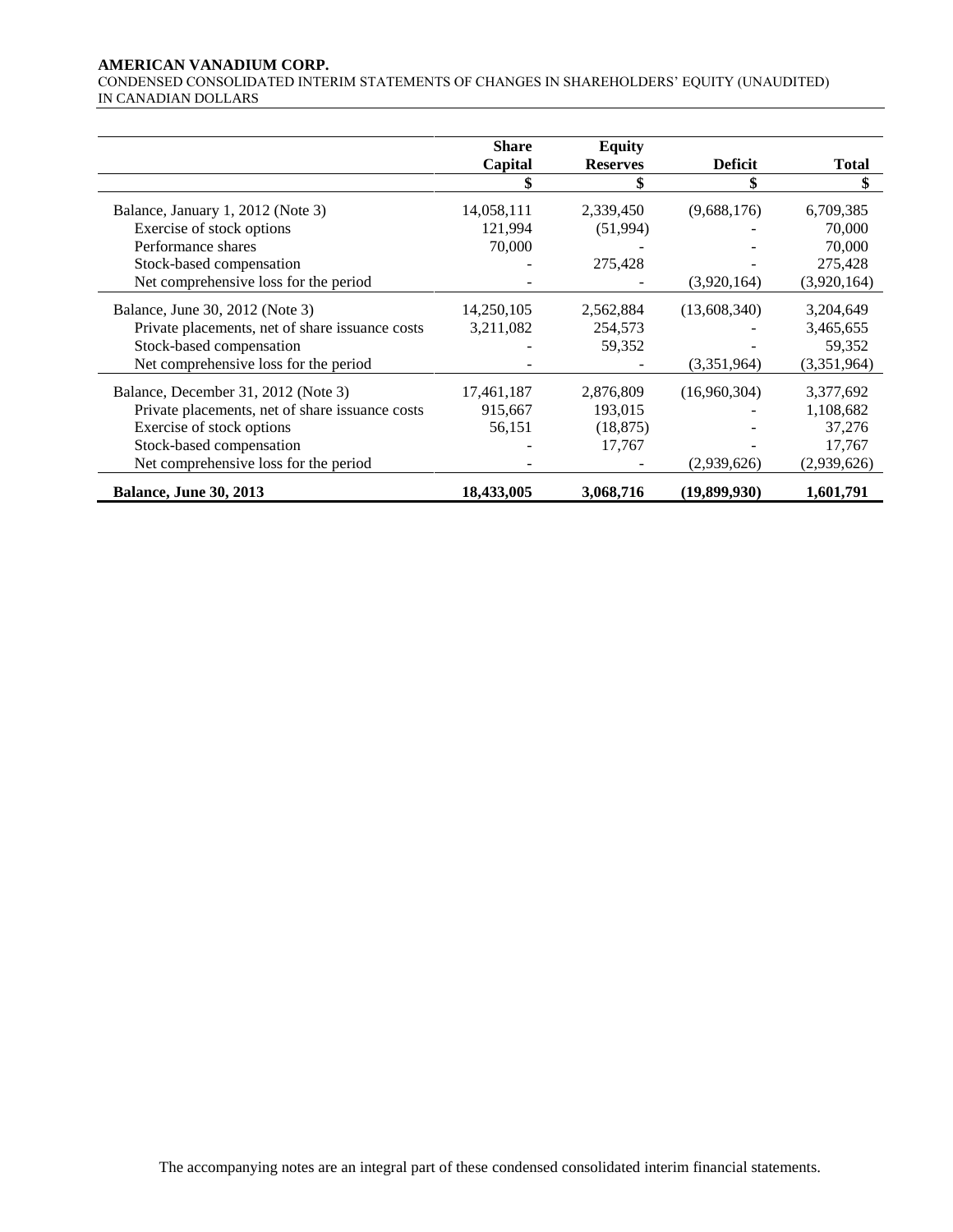#### **AMERICAN VANADIUM CORP.**  CONDENSED CONSOLIDATED INTERIM STATEMENTS OF CASH FLOWS (UNAUDITED) IN CANADIAN DOLLARS

|                                                                                                                                                                                                                     | <b>Six Months</b><br><b>Ended</b><br>June 30 | <b>Six Months</b><br>Ended<br>June 30                  |
|---------------------------------------------------------------------------------------------------------------------------------------------------------------------------------------------------------------------|----------------------------------------------|--------------------------------------------------------|
|                                                                                                                                                                                                                     | 2013                                         | 2012                                                   |
|                                                                                                                                                                                                                     | \$                                           | S.<br>Restated (Note 3)                                |
| <b>CASH FLOWS FROM OPERATING ACTIVITIES</b><br>Net comprehensive loss                                                                                                                                               | (2,939,626)                                  | (3,920,164)                                            |
| Items not involving cash:<br>Stock-based compensation<br>Salaries and benefits settled by issuance of shares<br>Amortization<br>Unrealized foreign exchange gain                                                    | 17,767<br>14,805<br>(46,008)                 | 275,428<br>70,000<br>9,534<br>(2,112)                  |
| Changes in non-cash working capital balances:<br>Accounts payable and accrued liabilities<br>Deferred engineering management expense and deposit<br>Amounts receivable<br>Prepaid expenses<br>Income tax receivable | 394,017<br>11,988<br>(107, 400)              | (46, 816)<br>509,319<br>71,268<br>(15, 399)<br>165,669 |
| Non-operating income:<br>Interest income                                                                                                                                                                            | (1,151)                                      | (6, 533)                                               |
| Net cash used in operating activities                                                                                                                                                                               | (2,655,608)                                  | (2,889,806)                                            |
| <b>CASH FLOWS FROM INVESTING ACTIVITIES</b><br>Mineral property acquisition costs<br>Increase in reclamation deposit<br>Purchase of equipment<br>Interest income                                                    | (168, 021)<br>(8,955)<br>1,151               | (163, 125)<br>(62,980)<br>(4,084)<br>6,533             |
| Net cash used in by investing activities                                                                                                                                                                            | (175, 825)                                   | (223, 656)                                             |
| <b>CASH FLOWS FROM FINANCING ACTIVITIES</b><br>Proceeds from issuance of shares, net of issuance costs<br>Deferred financing costs                                                                                  | 1,145,956<br>(750)                           | 70,000                                                 |
| Net cash provided by financing activities                                                                                                                                                                           | 1,145,206                                    | 70,000                                                 |
| Change in cash for the period<br>Cash, beginning of period                                                                                                                                                          | (1,686,227)<br>1,716,318                     | (3,043,462)<br>4,245,438                               |
| Cash, end of period                                                                                                                                                                                                 | 30,091                                       | 1,201,976                                              |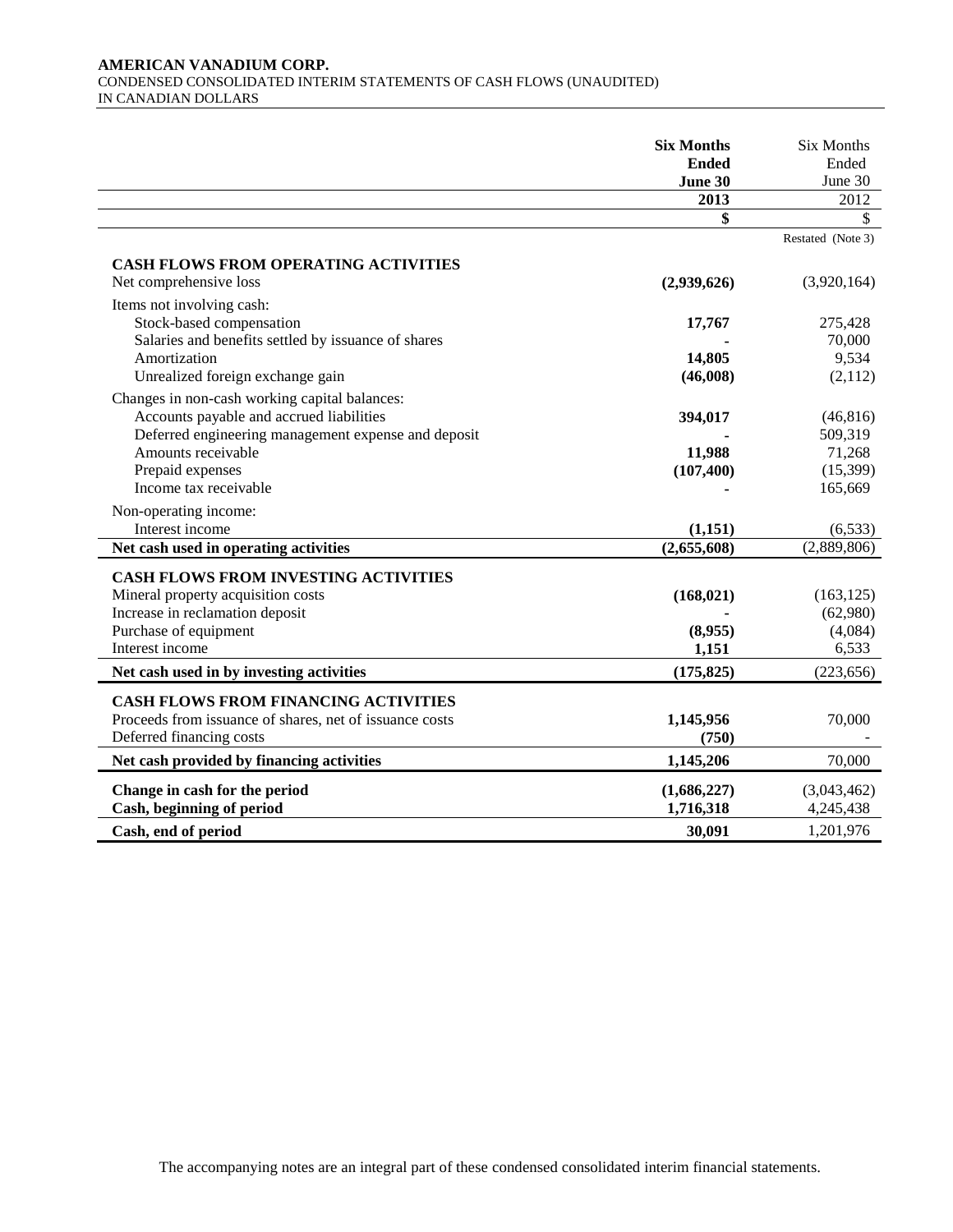# **1. NATURE OF OPERATIONS**

American Vanadium Corp. (the "Company"), incorporated under the *Canada Business Corporations Act*, is engaged in the acquisition and exploration of mineral properties, with a strategic focus on vanadium properties in the State of Nevada. The Company has completed a feasibility study on its Gibellini Property and, pending factors such as receiving regulatory approvals, obtaining financing and entering into profitable supply arrangements, the Company plans to develop and/or operate a mine in the future. During the year ended December 31, 2012, the Company submitted a plan of operations to a regulatory agency as a pre-requisite to obtaining an environmental permit to operate a mine on the Gibellini Property, and the Company is currently in the environmental permitting process.

The Company is also seeking to distribute vanadium products in the renewable energy and other high-value sectors and has entered into a master sales agreement with Gildemeister Energy Solutions, Cellstrom GmbH ("Gildemeister") of Germany, whereby the Company will market and sell Gildemeister's CellCube vanadium redox flow batteries in North America. The distribution activities could be operated independently of operating a mine on the Gibellini Property, while availing of synergies from having an internal supply of vanadium.

The address of the Company's principal place of business is Suite #910, 800 W. Pender Street, Vancouver, British Columbia, Canada, and its shares trade on the TSX-Venture Exchange (the "Exchange") under the symbol "AVC" and are quoted on the OTCQX under the symbol "AVCVF".

# **2. BASIS OF PRESENTATION AND CONTINUANCE OF OPERATIONS**

#### **Statement of compliance**

These unaudited condensed consolidated interim financial statements, including comparative periods, have been prepared using accounting policies consistent with International Financial Reporting Standards ("IFRS") and in accordance with International Accounting Standard ("IAS") 34 "Interim Financial Reporting". These financial statements should be read in conjunction with the Company's audited consolidated financial statements for the year ended December 31, 2012.

Significant accounting policies and the applicable basis of measurement used in the preparation of these unaudited condensed consolidated interim financial statements are described in Note 3.

These condensed consolidated interim financial statements were authorized by the Board of Directors on August 26, 2013.

#### **Going concern**

These condensed consolidated interim financial statements have been prepared on the assumption that the Company will continue on a going concern basis. The Company has generally incurred net losses and negative operating cash flows since its inception, and the ability of the Company to continue as a going concern depends upon its ability to develop profitable operations and to continue to raise adequate financing. Management is actively targeting sources of additional financing which would assure continuation of the Company's operations and exploration programs. In order for the Company to meet its liabilities as they come due and to continue its operations, the Company is solely dependent upon its ability to generate such financing.

There can be no assurance that the Company will be able to develop profitable operations or continue to raise additional funds, in which case the Company may be unable to meet its financial obligations. Should the Company be unable to generate funds from its assets and discharge its liabilities in the normal course of business, the net realizable value of its assets may be materially less than the amounts recorded on the balance sheets. The financial statements do not include adjustments to amounts and classifications of assets and liabilities that might be necessary should the Company be unable to continue operations.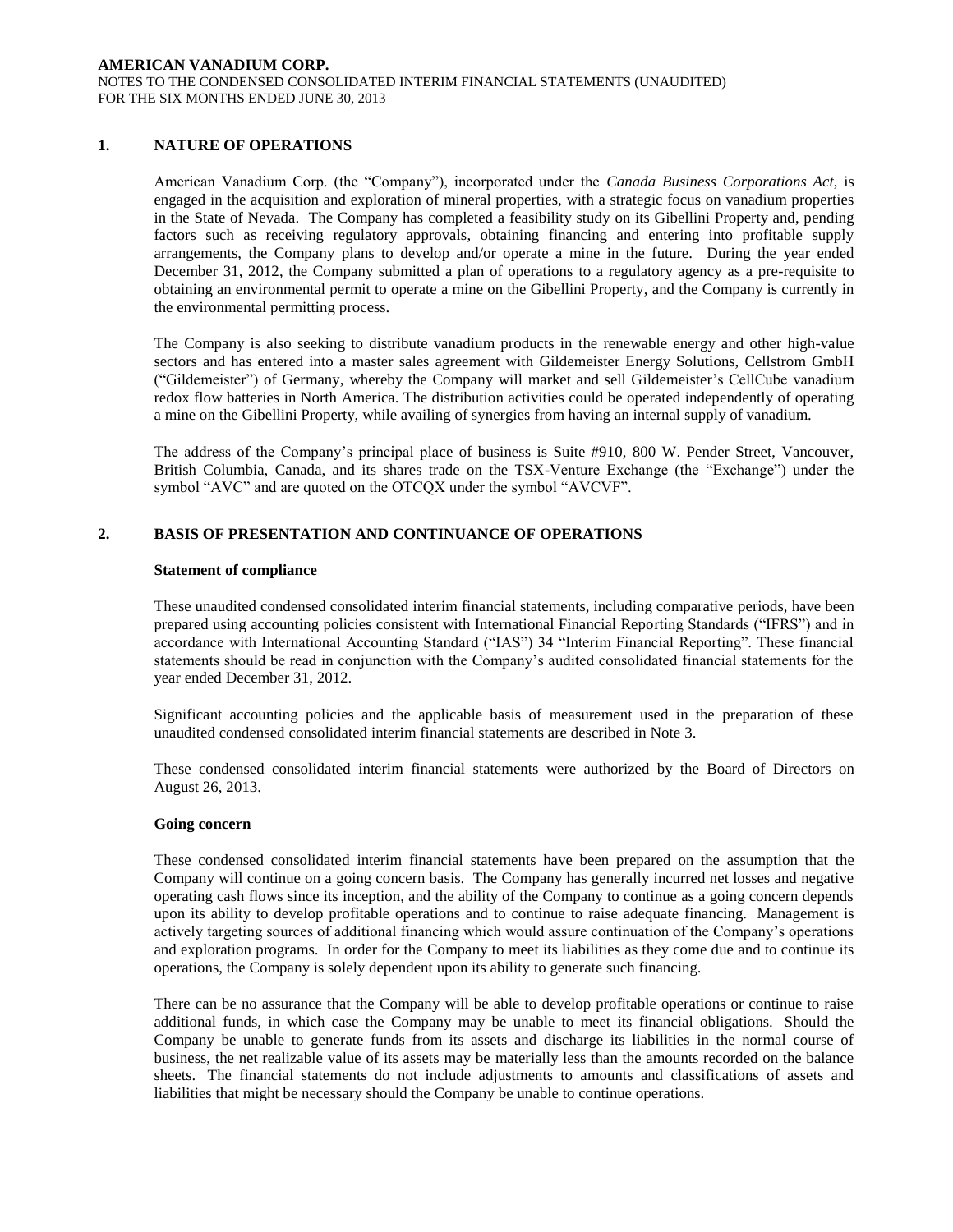The Company's ability to raise additional funds is dependent on favourable conditions in equity and alternative investment markets, which are volatile and subject to significant uncertainty. The Company will continue to identify alternative sources of financing, but anticipates reliance on equity markets in the near term.

As at June 30, 2013, the Company had a working capital deficit of \$710,400 and had \$1,601,791 in shareholders' equity.

# **3. SIGNIFICANT ACCOUNTING POLICIES**

#### **Voluntary change in accounting policy**

The Company is party to a long-term engineering, procurement and construction management contract. Payments made pursuant to the contract are initially recorded as a deferred expense asset, which is then amortized on a percentage-of-completion basis in accordance with IAS 11 "Construction Contracts". As at and prior to December 31, 2012, the Company measured percentage-of-completion on the basis of hours spent on the related project by the contractor as a proportion of total expected hours required. Commencing January 1, 2013, the Company now measures percentage-of-completion on the basis of elapsed time since the inception of the contract as a proportion of the estimated duration of the related work. The change in the basis of measurement of percentage-of-completion was made in order to more accurately recognize the Company's contract expense in a reported period.

The change in measurement basis for percentage-of-completion has been applied retrospectively to all periods reported in these condensed consolidated interim financial statements. Although the total expense pursuant to the contract does not change, the timing of recognition of this expense over the life of the contract has resulted in comparative balances being different than those that were previously reported.

The effects of the change in the measurement basis on prior period balances in the balance sheet are as follows:

|                                         | <b>Deferred</b><br><b>Engineering</b><br><b>Management</b><br><b>Expense and</b><br><b>Deposit</b> | <b>Deficit</b> |
|-----------------------------------------|----------------------------------------------------------------------------------------------------|----------------|
|                                         |                                                                                                    |                |
| January 1, 2012, as previously reported | 1,079,390                                                                                          | (9,688,176)    |
| Impact of change in policy              |                                                                                                    |                |
| January 1, 2012, restated               | 1,079,390                                                                                          | (9,688,176)    |

|                                           | <b>Deferred</b><br><b>Engineering</b><br><b>Management</b><br><b>Expense and</b><br><b>Deposit</b> | <b>Deficit</b> |
|-------------------------------------------|----------------------------------------------------------------------------------------------------|----------------|
|                                           |                                                                                                    |                |
| December 31, 2012, as previously reported | 1,776,212                                                                                          | (15,741,172)   |
| Impact of change in policy                | (1,219,132)                                                                                        | (1,219,132)    |
| December 31, 2012, restated               | 557,080                                                                                            | (16,960,304)   |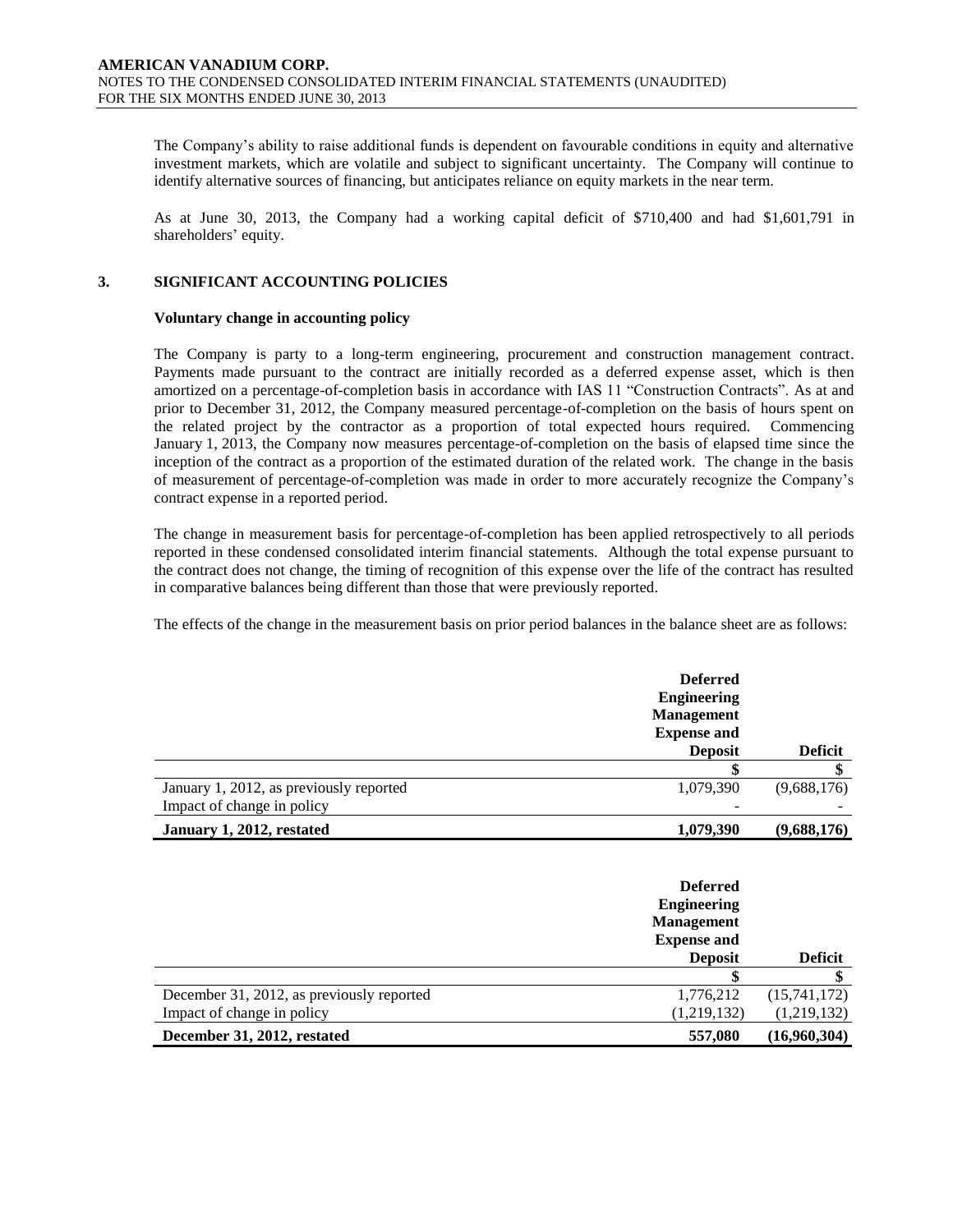The effects of the change in the measurement basis on prior period balances in the statement of comprehensive loss are as follows:

|                                                       | <b>Exploration and</b><br><b>Evaluation</b><br><b>Expenses</b> | Foreign<br><b>Exchange</b><br>Gain (Loss) | <b>Net</b><br><b>Comprehensive</b><br>Loss | <b>Basic and</b><br><b>Diluted</b><br><b>Loss per Share</b> |
|-------------------------------------------------------|----------------------------------------------------------------|-------------------------------------------|--------------------------------------------|-------------------------------------------------------------|
|                                                       | S                                                              |                                           | \$                                         |                                                             |
| For the three months ended June 30,                   |                                                                |                                           |                                            |                                                             |
| 2012, as previously reported                          | (634,891)                                                      | 44,920                                    | (1,441,901)                                | (0.05)                                                      |
| Impact of change in policy                            | (354, 850)                                                     | (21, 394)                                 | (376, 244)                                 | (0.01)                                                      |
| For the three months ended June 30,<br>2012, restated | (989,741)                                                      | 23.526                                    | (1,818,145)                                | (0.06)                                                      |
|                                                       |                                                                |                                           |                                            |                                                             |

|                                                     | <b>Exploration and</b><br><b>Evaluation</b> | Foreign<br><b>Exchange</b> | <b>Net</b><br>Comprehensive | <b>Basic and</b><br><b>Diluted</b> |
|-----------------------------------------------------|---------------------------------------------|----------------------------|-----------------------------|------------------------------------|
|                                                     | <b>Expenses</b>                             | Loss                       | Loss                        | <b>Loss per Share</b>              |
|                                                     |                                             |                            |                             |                                    |
| For the six months ended June 30,                   |                                             |                            |                             |                                    |
| 2012, as previously reported                        | (1,142,876)                                 | (463)                      | (2,664,264)                 | (0.10)                             |
| Impact of change in policy                          | (1,243,881)                                 | (12,019)                   | (1,255,900)                 | (0.04)                             |
| For the six months ended June 30,<br>2012, restated | (2,386,757)                                 | (12, 482)                  | (3,920,164)                 | (0.14)                             |

|                                                   | <b>Exploration and</b><br><b>Evaluation</b><br><b>Expenses</b> | Foreign<br><b>Exchange</b><br>Loss | <b>Net</b><br><b>Comprehensive</b><br>Loss | <b>Basic and</b><br><b>Diluted</b><br><b>Loss per Share</b> |
|---------------------------------------------------|----------------------------------------------------------------|------------------------------------|--------------------------------------------|-------------------------------------------------------------|
|                                                   |                                                                |                                    | \$                                         |                                                             |
| For the year ended December 31,                   |                                                                |                                    |                                            |                                                             |
| 2012, as previously reported                      | (3,401,386)                                                    | (22, 470)                          | (6,052,996)                                | (0.21)                                                      |
| Impact of change in policy                        | (1,227,731)                                                    | 8,599                              | (1,219,132)                                | (0.04)                                                      |
| For the year ended<br>December 31, 2012, restated | (4,629,117)                                                    | (13, 871)                          | (7, 272, 128)                              | (0.25)                                                      |

Notwithstanding the previously discussed change to accounting policies, these unaudited condensed consolidated interim financial statements have been prepared according to the same accounting policies and are subject to the same areas of judgement, measurement estimates and uncertainties as those disclosed in Note 3 of the Company's audited consolidated financial statements for the year ended December 31, 2012.

#### **Basis of consolidation**

These condensed consolidated interim financial statements include the assets, liabilities, income and expenses of the Company and its wholly-owned U.S. subsidiary, American Vanadium US Inc. All intercompany transactions and balances have been eliminated on consolidation. Unless otherwise indicated, all amounts are reported in Canadian dollars, which is the functional currency of the Company and American Vanadium US Inc.

#### **Basis of measurement**

The balances in these consolidated financial statements have been measured on an historical cost basis, except for cash and short-term investments which are measured at fair value.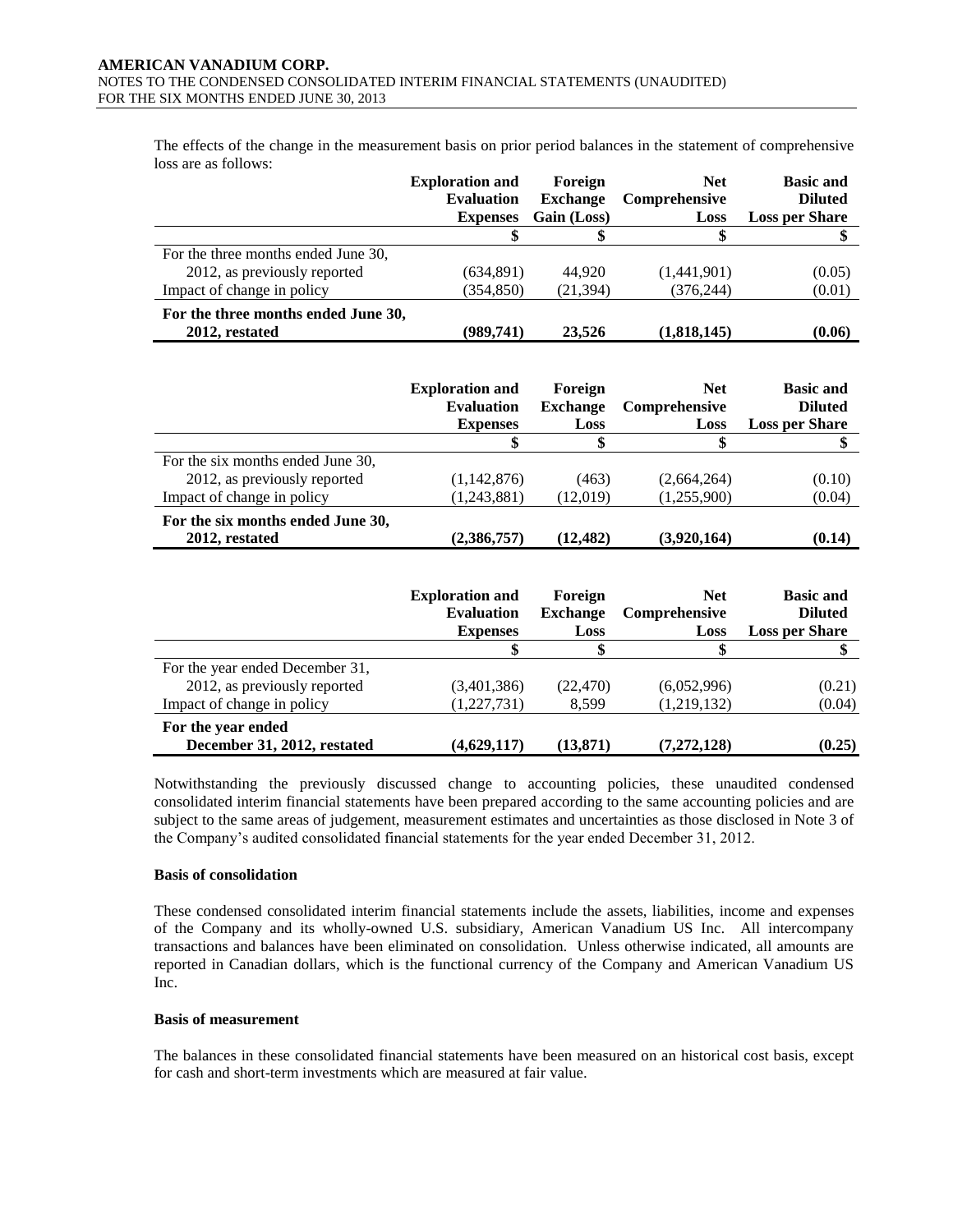# **4. EQUIPMENT**

Changes to the Company's equipment balances are as follows:

|                                 | Field     | <b>Office</b> |                 |              |
|---------------------------------|-----------|---------------|-----------------|--------------|
|                                 | Equipment | Equipment     | <b>Vehicles</b> | <b>Total</b> |
|                                 | \$        | \$            | \$              | \$           |
| Cost                            |           |               |                 |              |
| Balance, December 31, 2012      | 41,655    | 46,787        | 41,118          | 129,560      |
| <b>Additions</b>                |           | 8.955         |                 | 8.955        |
| <b>Balance, June 30, 2013</b>   | 41,655    | 55,742        | 41,118          | 138,515      |
| <b>Accumulated amortization</b> |           |               |                 |              |
| Balance, December 31, 2012      | 29,709    | 10.675        | 14,945          | 55,329       |
| Additions                       | 4,244     | 6,199         | 4,362           | 14,805       |
| <b>Balance, June 30, 2013</b>   | 33,953    | 16,874        | 19,307          | 70,134       |
| <b>Carrying value</b>           |           |               |                 |              |
| December 31, 2012               | 11,946    | 36,112        | 26,173          | 74,231       |
| June 30, 2013                   | 7.702     | 38,868        | 21,811          | 68,381       |

# **5. MINERAL PROPERTIES**

#### **Acquisition costs**

As at June 30, 2013 and prior periods, the carrying values of mineral properties were comprised solely of capitalized acquisition costs for mineral rights. Changes to these carrying values are as follows:

|                         | Gibellini | Del Rio                  | <b>Hot Creek</b> | Total     |
|-------------------------|-----------|--------------------------|------------------|-----------|
|                         |           |                          |                  |           |
| As at December 31, 2012 | 1,873,313 | 39.683                   | 9.171            | 1,922,167 |
| <b>Additions</b>        | 168.021   | $\overline{\phantom{a}}$ |                  | 168.021   |
| As at June 30, 2013     | 2.041.334 | 39,683                   | 9.171            | 2,090,188 |

The Company has capitalized, rather than expensed, property acquisition costs on the basis that holding title to the related properties allows the Company to explore and develop these properties in the future. Acquiring and maintaining title to mineral properties involves certain inherent risks due to difficulties in determining the validity of certain claims as well as the potential for problems arising from the frequently ambiguous conveyance history characteristic of many mineral properties. The Company has investigated title to all of its mineral properties and, to the best of its knowledge, title to all of its properties are in good standing.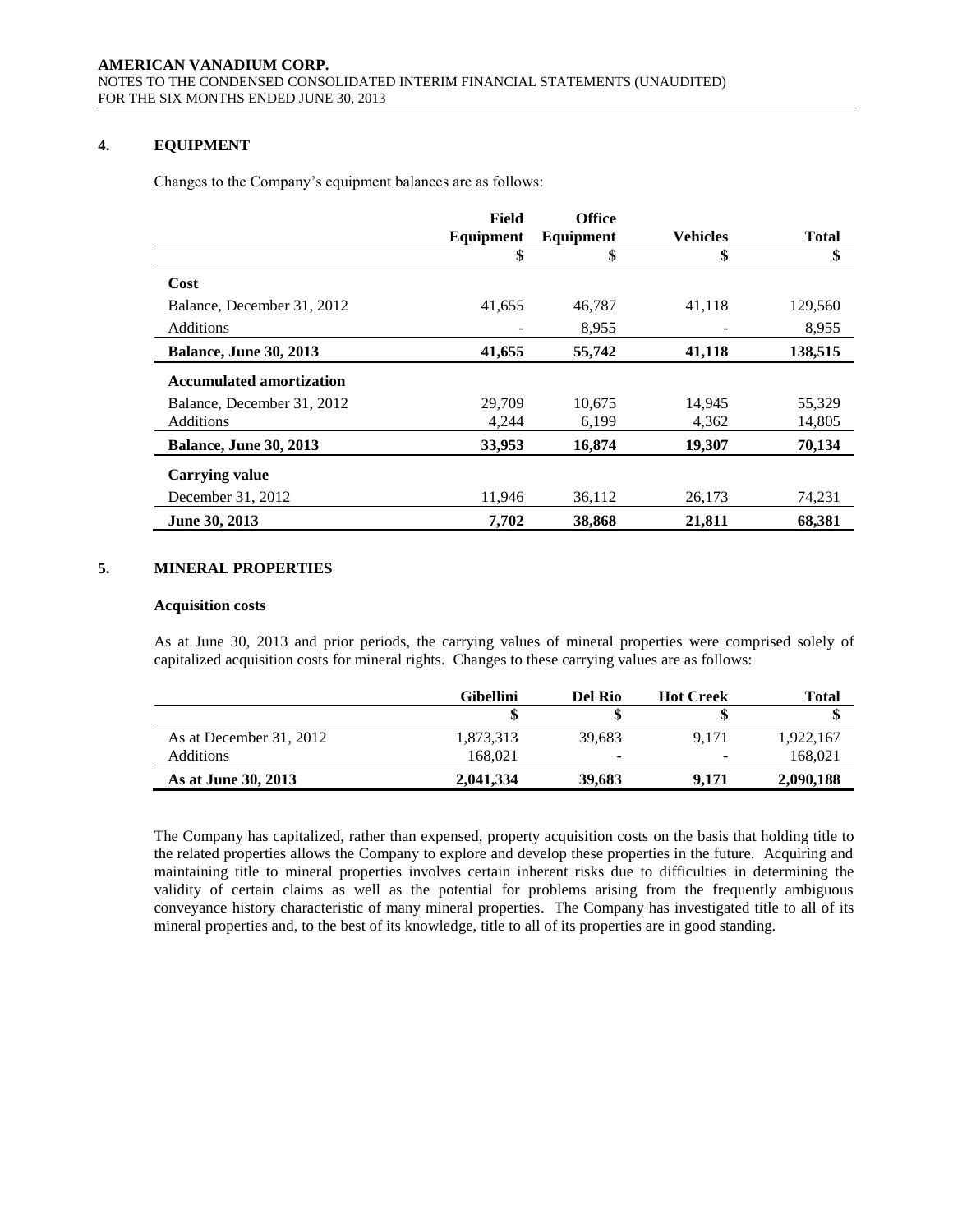#### **Exploration and evaluation expenses**

During the six months ended June 30, 2013, exploration and evaluation expenses incurred on the Company's mineral properties were as follows:

|                              | <b>Gibellini</b> | <b>Del Rio</b> | <b>Hot Creek</b> | <b>Total</b> |
|------------------------------|------------------|----------------|------------------|--------------|
|                              | D                | Φ              | D                | Φ            |
| Engineering, procurement and |                  |                |                  |              |
| construction management      | 610,498          |                |                  | 610,498      |
| Metallurgy                   | 536,521          |                |                  | 536,521      |
| Environmental permitting     | 487,729          |                |                  | 487,729      |
| General                      | 105,728          | 640            |                  | 106,368      |
| Power                        | 51,235           |                |                  | 51,235       |
| Engineering                  | 49,348           |                |                  | 49,348       |
| Geotechnical                 | 32,012           |                |                  | 32,012       |
| Feasibility                  | 24               |                |                  | 24           |
|                              | 1,873,095        | 640            |                  | 1,873,735    |

During the six months ended June 30, 2012, exploration and evaluation expenses incurred on the Company's mineral properties were as follows:

|                              | <b>Gibellini</b> | <b>Del Rio</b> | <b>Hot Creek</b> | <b>Total</b> |
|------------------------------|------------------|----------------|------------------|--------------|
|                              | \$               | \$             |                  | \$           |
| Engineering, procurement and |                  |                |                  |              |
| construction management      | 1,419,811        |                |                  | 1,419,811    |
| Metallurgy                   | 268,648          |                |                  | 268,648      |
| Environmental permitting     | 284,792          |                |                  | 284,792      |
| Geotechnical                 | 124,690          |                |                  | 124,690      |
| General                      | 181,718          |                |                  | 181,718      |
| Engineering                  | 53,592           |                |                  | 53,592       |
| Feasibility                  | 6.197            |                |                  | 6,197        |
| Power                        | 4,358            |                |                  | 4,358        |
| Property maintenance         | 32,522           | 1,218          |                  | 33,740       |
| Exploration                  | 6,549            |                |                  | 6,549        |
| Drilling and trenching       | 2,065            |                |                  | 2,065        |
| Water                        | 597              |                |                  | 597          |
|                              | 2,385,539        | 1,218          |                  | 2,386,757    |

#### **Summary of properties**

#### a) Gibellini Property, Nevada, U.S.

The Company is party to a Mineral Lease Agreement to acquire 40 unpatented lode mining claims, paying US\$60,000 upon the execution of the agreement. Pursuant to the terms of the agreement, the Company is required to pay a production royalty of 2.5% of the net smelter returns ("NSR") of all mineral substances produced from the claims, to a maximum of US\$3,000,000, at which point the production royalty decreases to 2.0%. The Company is also required to pay US\$30,000, quarterly, and such payments are credited against any future production royalties payable. As of June 30, 2013, the Company has paid a total of US\$690,000 for these advance royalty payments, including US\$60,000 paid during the six months ended June 30, 2013.

The Company is party to a Mineral Lease Agreement to acquire 12 unpatented lode mining claims, paying US\$9,000 upon the execution of the agreement. Pursuant to the terms of the agreement the Company is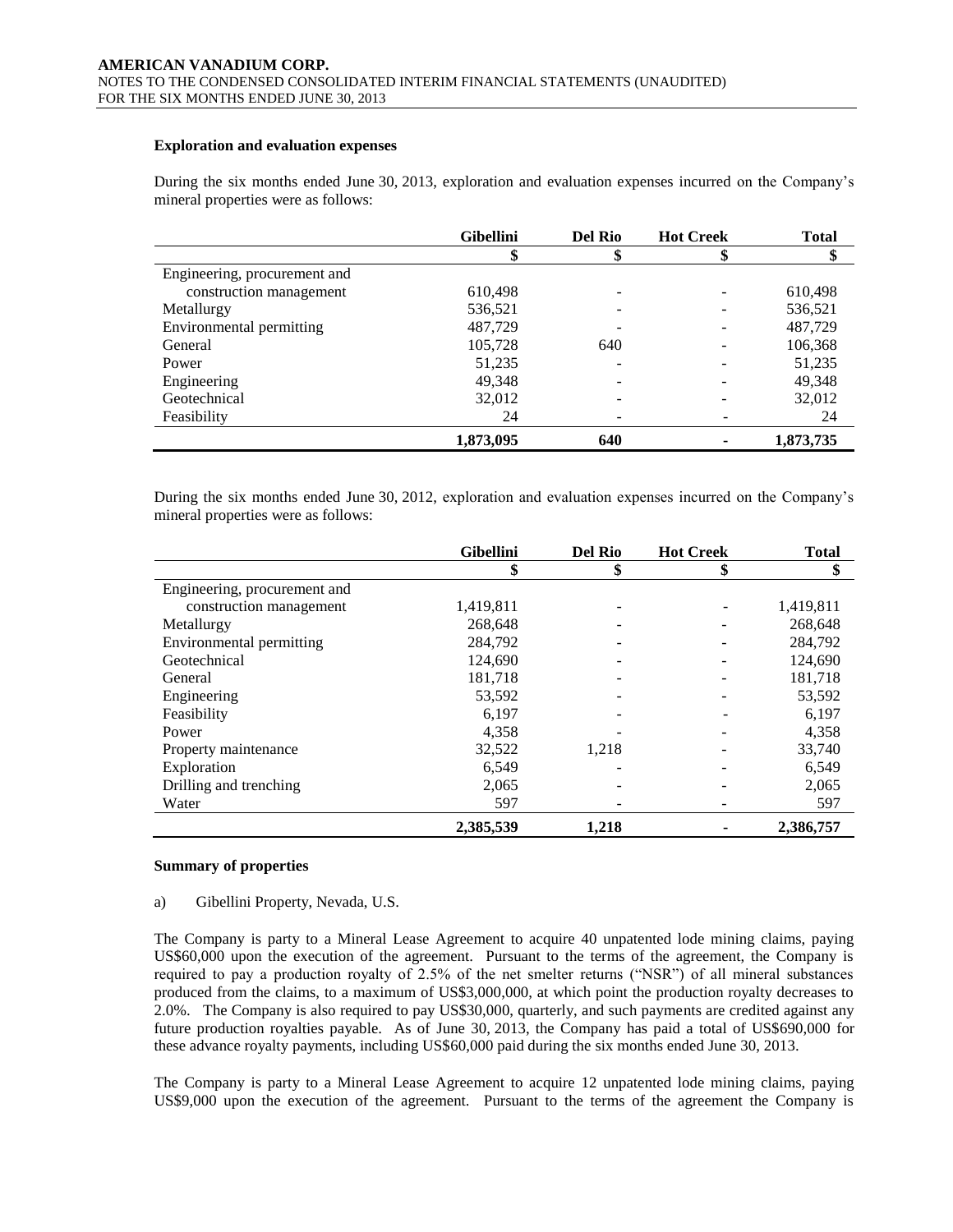required to pay an initial production royalty payment of US\$30,000 within 60 days of production from the claims and a production royalty of 3.0% of NSR of all mineral substances produced from the claims. Also, the Company must pay an escalating series of annual payments, which will be credited against any future production royalties payable. As of June 30, 2013, the Company has paid a total of US\$119,000 for these advance royalty payments; remaining payments are US\$24,000, annually. Further, the Company has the option to purchase these claims for a total purchase price of US\$1,000,000.

In 2011, the Company acquired 17 unpatented lode mining claims for US\$50,000 – in addition to US\$70,000 in previous payments – and the issuance of 25,000 of its common shares valued at \$33,750.

In 2011, the Company obtained various rights to water required for production from the Gibellini Property. Consideration for these rights included a cash payment of US\$295,000 and 50,000 common shares in the Company valued at \$67,500. The Company is required to make annual rental payments of US\$225,000, which may be adjusted for the Consumer Price Index. During the six months ended June 30, 2013, the Company paid US\$106,090 of such rental payments.

b) Del Rio Property, Nevada, U.S.

As at June 30, 2013, the Company has 120 claims acquired through the staking process.

c) Hot Creek Property, Nevada, U.S.

As at June 30, 2013, the Company has 18 claims acquired through the staking process.

# **Engineering, procurement and construction management**

In 2011, the Company entered into an agreement with an independent contractor who will manage various phases of the development of a mine on the Gibellini Property. These phases include basic and detailed engineering, asset and service procurement, and mine construction. As at June 30, 2013, the contractor continues to complete the basic engineering phase.

On the commencement of the basic engineering phase, the Company paid a US\$559,936 deposit, and additional monthly installments totalling US\$2,799,679 are required throughout the phase. Payments made or accrued are recorded on the consolidated balance sheet as a deferred engineering management expense, which is then recognized as an expense on a percentage-of-completion basis over the duration of the anticipated service.

Changes to the deferred engineering management expense and deposit balance are as follows:

|                                                             | Amount     |
|-------------------------------------------------------------|------------|
|                                                             |            |
| Balance, December 31, 2012                                  | 557,080    |
| Monthly installments paid or accrued                        | 459.387    |
| Expense recognized for percentage-of-completion achievement | (459, 387) |
| Foreign exchange gain                                       | 31,861     |
| <b>Balance, June 30, 2013</b>                               | 588,941    |

In addition to the original scope of the engineering, procurement and construction management agreement, the Company has engaged the contractor to design a borrow pit for the Gibellini Property and an electrolyte process, for US\$194,850 and US\$714,000, respectively. For the six months ended June 30, 2013, the Company incurred related charges of \$149,684 that is included in the engineering, procurement and construction management portion of exploration and evaluation expense, and \$473,062 that is included in the metallurgical portion.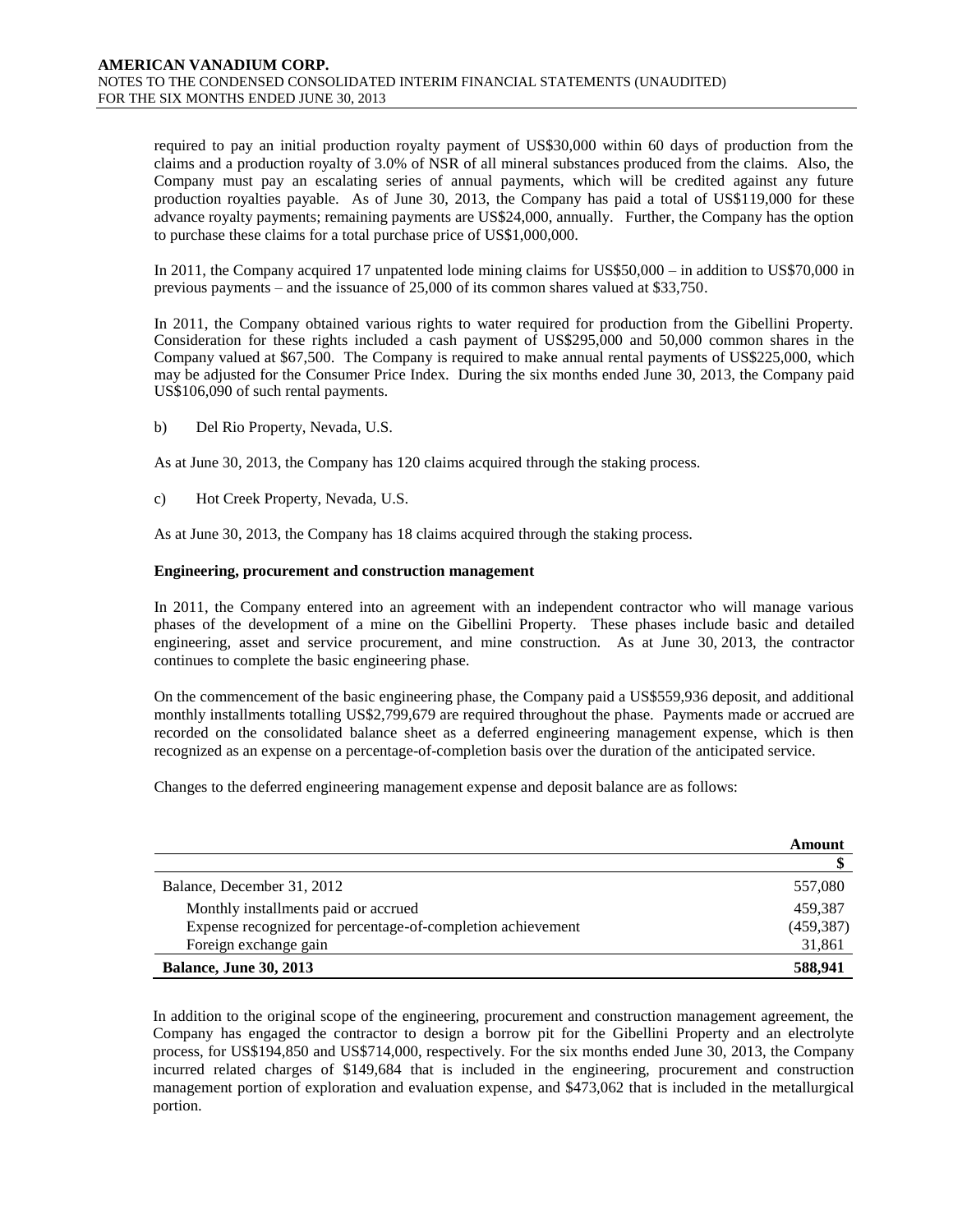# **6. SHAREHOLDERS' EQUITY**

#### **Share capital**

#### *Authorized*

Unlimited number of common voting shares with no par value.

*Issued and outstanding*

|                                                                | Number of            |            |
|----------------------------------------------------------------|----------------------|------------|
|                                                                | <b>Common Shares</b> | Amount     |
|                                                                |                      |            |
| Outstanding, January 1, 2012                                   | 27,443,397           | 14,058,111 |
| Issued through private placements, net of share issuance costs | 5,780,853            | 3,211,082  |
| Issued on exercise of stock options                            | 200,000              | 121,994    |
| Issued on employment signing bonus                             | 100,000              | 70,000     |
| Outstanding, December 31, 2012                                 | 33,524,250           | 17,461,187 |
| Issued on exercise of stock options                            | 53,250               | 56,151     |
| Issued through private placements, net of share issuance costs | 1,607,698            | 915,667    |
| Outstanding, June 30, 2013                                     | 35, 185, 198         | 18,433,005 |

On September 12, 2012, the Company completed a non-brokered private placement of 3,225,854 common share units at a price of \$0.62 per unit for gross proceeds of \$2,000,030. Each unit consists of one common share and one-half of one common share purchase warrant. Each whole common share purchase warrant entitles the holder to purchase an additional common share at a price of \$1.00 until March 12, 2014. The value of these units has been bifurcated between common shares at a value of \$0.55 per share and warrants at a value of \$0.07 per one-half warrant. Transaction costs for the private placement, which include cash commissions, and legal and other fees, totalled \$86,985.

Between December 19, 2012 and December 21, 2012, the Company completed non-brokered private placements of 2,554,999 common share units at a price of \$0.65 per unit for gross proceeds of \$1,660,749. Each unit consists of one common share and one-half of one common share purchase warrant. Each whole common share purchase warrant entitles the holder to purchase an additional common share at a price of \$1.00 until December 19, 2013 or December 21, 2013. The full value of these units is attributed to the value of the common shares. An additional 139,245 agent's warrants were issued as part of this private placement with a fair value of \$28,763. Each agent's warrant entitles the holder to purchase one common share at a price of \$1.00 per common share until December 19, 2013 or December 21, 2013. Transaction costs for the private placements, which include the fair value of agent's warrants, cash commissions, and legal and other fees, totalled \$139,627 of which \$136,902 was recorded in 2012 and \$2,725 in the three months ended March 31, 2013.

On April 11, 2013, the Company completed a non-brokered private placement of 1,607,698 common share units at a price of \$0.70 per unit for gross proceeds of \$1,125,388. Each unit consists of one common share and onehalf of one common share purchase warrant. Each whole common share purchase warrant entitles the holder to purchase an additional common share at a price of \$1.20 until April 11, 2014. The value of these units has been bifurcated between common shares at a value of \$0.58 per share and warrants at a value of \$0.12 per one-half warrant. An additional 840 agent's warrants were issued as part of this private placement with a fair value of \$93. Each agent's warrant entitles the holder to purchase one common share at a price of \$1.20 per common share until April 11, 2014. Transaction costs for the private placement, which include cash commissions, and legal and other fees, totalled \$14,075.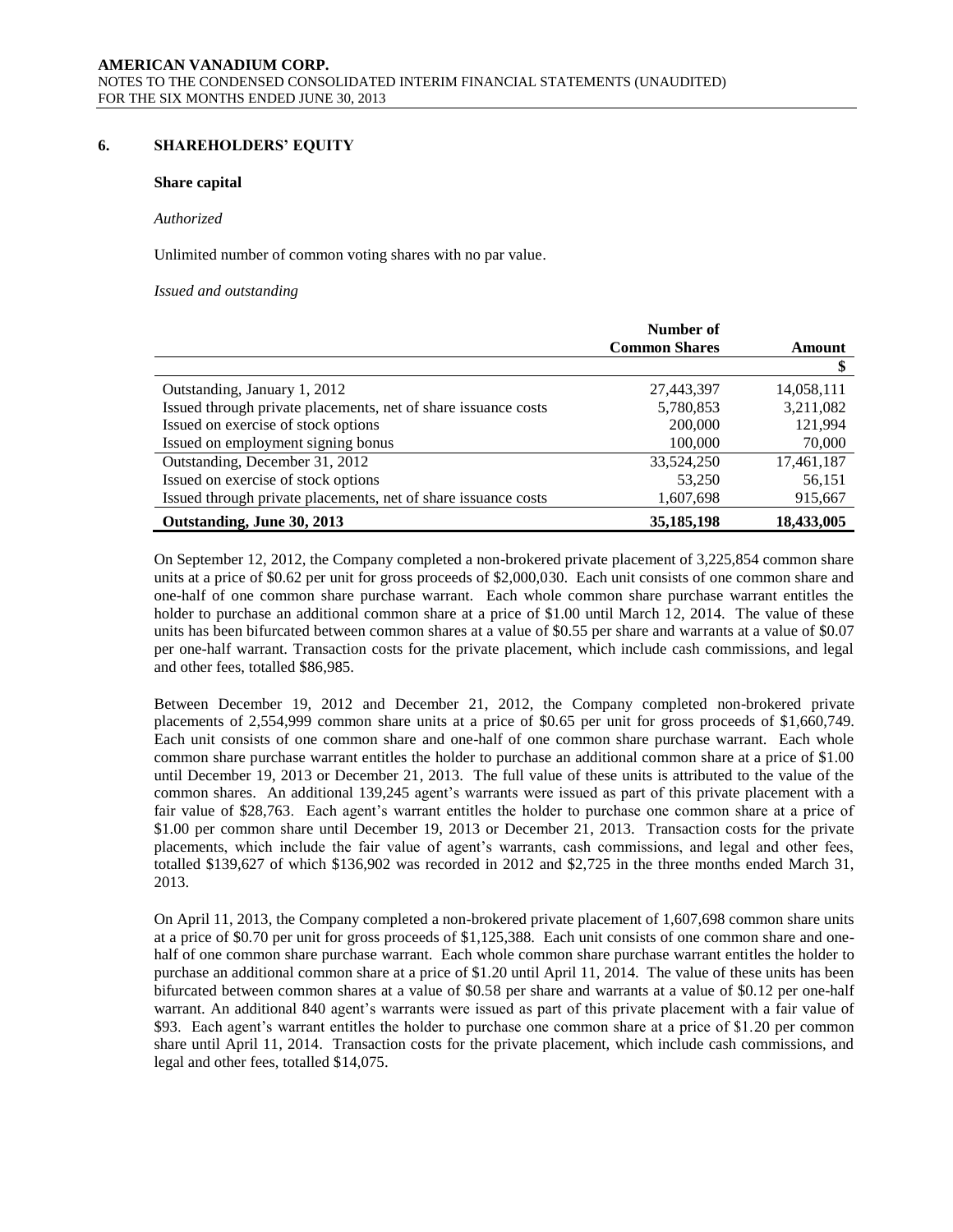During the six months ended June 30, 2013, the Company issued 53,250 common shares on the exercise of stock options. Cash proceeds from the exercise of these options were \$37,276 and an additional \$18,875 in fair value attributed to these options at the time of grant was reclassified from equity reserves to share capital.

On June 26, 2013, the Company announced a non-brokered private placement of its common shares for up to \$2,500,000 at a price of \$0.70 per unit. Each Unit consists of one common share of the Company and one half of a share purchase warrant. Each whole warrant will entitle the holder thereof to purchase one common share at a price of \$1.00 each for a period of 18 months from closing. As of June 30, 2013, no proceeds from this private placement were received and no shares issued, and \$750 in related costs has been incurred and is deferred until the financing closes. Subsequent to June 30, 2013, the Company received \$250,000 in subscription receipts for 357,142 Units, which have not yet been issued.

# *Performance shares*

In 2011 and 2012, the Company has ratified the issuance of a total of 900,000 of its common shares in a series of tranches to certain officers of the Company upon meeting various milestones for the development of the Gibellini Property. In 2011, the first milestone was met and 75,000 of these shares, valued at \$78,750, were issued and an additional 100,000 of these shares, valued at \$70,000, were issued in 2012. The performance conditions for the issuance of the remaining 725,000 performance shares are discussed in Note 12.

During 2012, the Company's Board of Directors and its shareholders approved the issuance of up to 2,700,000 of its common shares to certain officers and directors, or to companies related to them. These shares are issuable in tranches upon completion of various milestones related to the development of the Gibellini Property or other strategic achievements. As at June 30, 2013, the agreements have not been finalized or submitted for approval by the Exchange.

On May 17, 2013, the Exchange approved the shares for services agreement to issue 60,000 common shares to a consultant upon completion of certain business development and planning milestones.

On June 20, 2013, the Exchange approved the shares for services agreement for payment of \$35,000, payable by issuing up to 87,500 common shares to a consultant, using a 30 day volume weighted average price prior to the date payment is due, which is 90 days following the execution of the consulting agreement.

# **Warrants**

Changes to the balance of warrants outstanding are as follows:

|                                               | Number of<br><b>Warrants</b> | Weighted<br>Average<br><b>Exercise</b><br><b>Price</b> | Weighted<br>Average<br><b>Fair Value</b> | Weighted<br>Average<br><b>Remaining</b><br>Life |
|-----------------------------------------------|------------------------------|--------------------------------------------------------|------------------------------------------|-------------------------------------------------|
|                                               |                              | \$                                                     | \$                                       | (Years)                                         |
| Outstanding, January 1, 2012                  | 2,353,400                    | 1.92                                                   | 0.28                                     |                                                 |
| Warrants expired                              | (1,602,983)                  | 1.88                                                   | 0.07                                     |                                                 |
| Warrants issued as part of common share units | 2,890,425                    | 1.00                                                   | 0.08                                     |                                                 |
| Warrants issued as agent's and finder's fees  | 139,245                      | 1.00                                                   | 0.21                                     |                                                 |
| Outstanding, December 31, 2012                | 3,780,087                    | 1.20                                                   | 0.21                                     |                                                 |
| Warrants issued as part of common share units | 803,848                      | 1.20                                                   | 0.24                                     |                                                 |
| Warrants issued as finder's fees              | 840                          | 1.20                                                   | 0.11                                     |                                                 |
| Warrants expired                              | (750, 417)                   | 2.00                                                   | 0.71                                     |                                                 |
| Outstanding, June 30, 2013                    | 3,834,358                    | 1.04                                                   | 0.12                                     | 0.63                                            |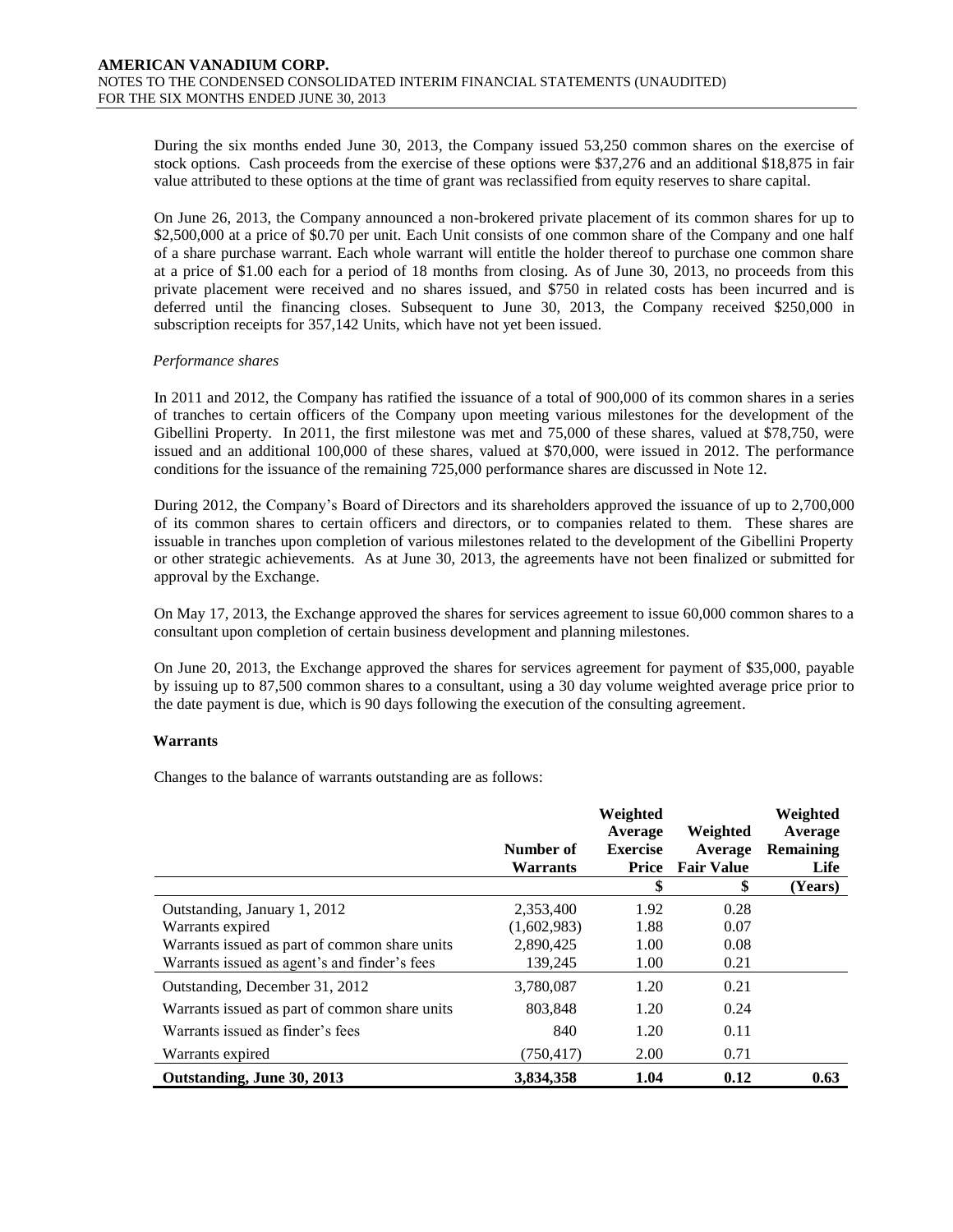The fair value of warrants included in common share units is determined as the excess in the value of the unit over the market price of the Company's common shares on the date the units are issued.

The fair value of agent's and finder's warrants issued on a stand-alone basis is determined using the Black-Scholes option pricing model.

The following warrants were outstanding and exercisable as at June 30, 2013:

|                    |                       | Number of<br><b>Warrants</b><br><b>Outstanding and</b> |
|--------------------|-----------------------|--------------------------------------------------------|
| <b>Expiry date</b> | <b>Exercise Price</b> | <b>Exercisable</b>                                     |
|                    |                       |                                                        |
| December 19, 2013  | 1.00                  | 1,349,206                                              |
| December 21, 2013  | 1.00                  | 67,537                                                 |
| March 12, 2014     | 1.00                  | 1,612,927                                              |
| April 11, 2014     | 1.20                  | 804,688                                                |
|                    |                       | 3,834,358                                              |

#### **Stock options**

The Company adopted an incentive stock option plan which provides that the Board of Directors of the Company may from time to time, in its discretion, and in accordance with the requirements of the Exchange, grant to directors, officers, employees and technical consultants to the Company, non-transferable options to purchase common shares, provided that the number of common shares reserved for issuance will not exceed 10% of the issued and outstanding common shares. Such options will be exercisable for a period of up to five years from the date of grant. Vesting terms are determined by the Board of Directors at the time of grant.

Stock option transactions and the number of stock options outstanding are summarized as follows:

|                                | Number of<br><b>Stock Options</b> | Weighted<br>Average<br><b>Exercise</b><br>Price | Weighted<br>Average<br><b>Fair Value</b> | Weighted<br>Average<br><b>Remaining</b><br>Life |
|--------------------------------|-----------------------------------|-------------------------------------------------|------------------------------------------|-------------------------------------------------|
|                                |                                   | \$                                              | \$                                       | (Years)                                         |
| Outstanding, January 1, 2012   | 2,325,500                         | 0.88                                            | 0.64                                     |                                                 |
| Options granted                | 665,000                           | 0.73                                            | 0.37                                     |                                                 |
| Options exercised              | (200,000)                         | 0.35                                            | 0.26                                     |                                                 |
| Options cancelled or forfeited | (235,000)                         | 1.29                                            | 0.94                                     |                                                 |
| Outstanding, December 31, 2012 | 2,555,500                         | 0.84                                            | 0.58                                     |                                                 |
| Options granted                | 30,000                            | 0.90                                            | 0.51                                     |                                                 |
| Options expired                | (138,000)                         | 1.30                                            | 0.89                                     |                                                 |
| Options exercised              | (53,250)                          | 0.70                                            | 0.36                                     |                                                 |
| Options cancelled or forfeited | (50,000)                          | 1.00                                            | 0.74                                     |                                                 |
| Outstanding, June 30, 2013     | 2.344,250                         | 0.81                                            | 0.56                                     | 2.64                                            |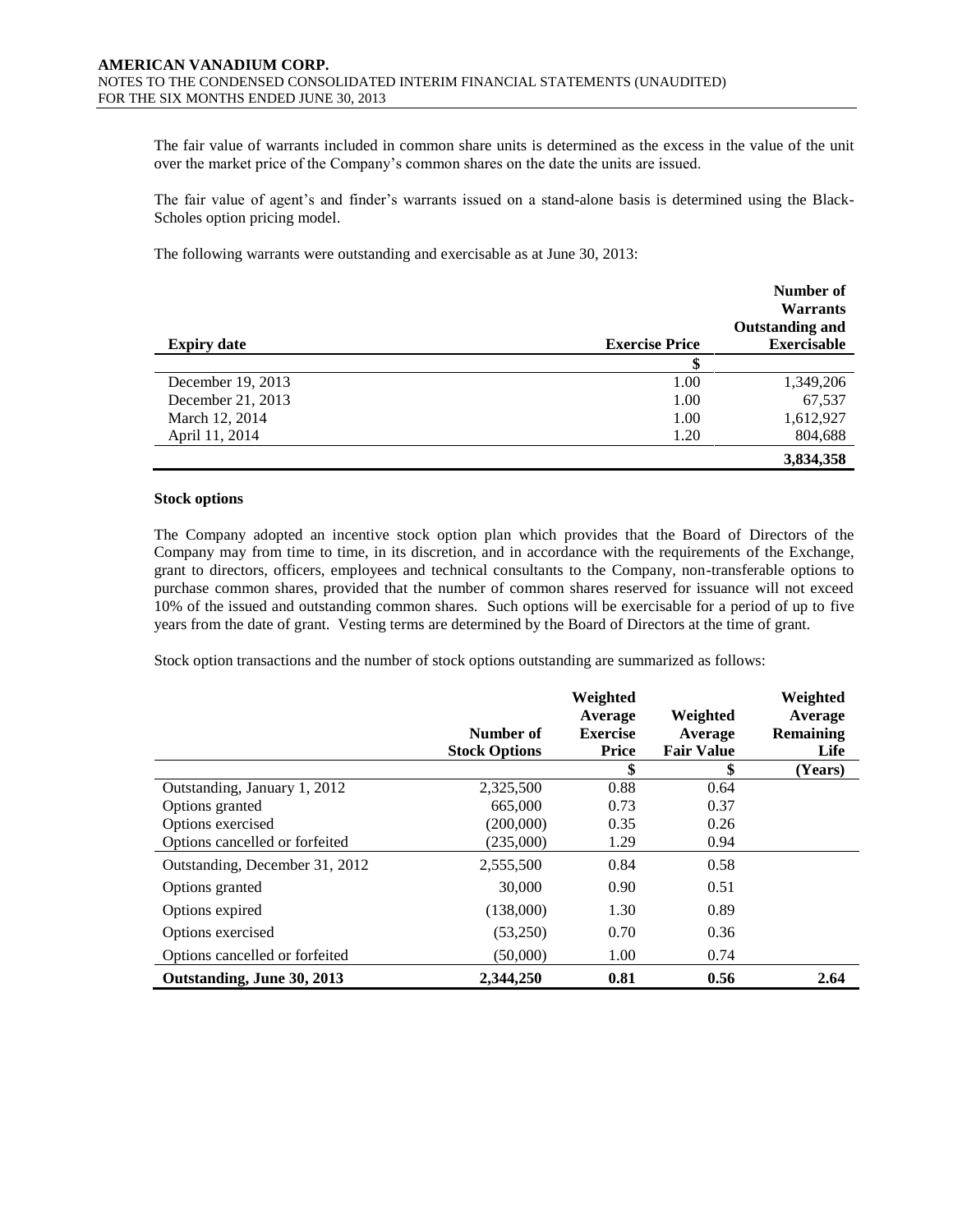The fair values of the stock options granted during the six months ended June 30, 2013 and the year ended December 31, 2012 have been estimated using the Black-Scholes option pricing model. The weighted average assumptions used in the pricing model for these options are as follows:

|                                 | <b>Six Months Ended</b><br>June 30, 2013 | Year Ended<br>December 31, 2012 |
|---------------------------------|------------------------------------------|---------------------------------|
| Risk-free interest rate         | $1.27\%$                                 | $1.09\%$                        |
| Annual dividends                |                                          |                                 |
| Expected stock price volatility | 85.78%                                   | 85.79%                          |
| Expected forfeiture rate        | 19.39%                                   | 20.31%                          |
| Expected life                   | 2.88 years                               | vears                           |

The following incentive stock options were outstanding and exercisable at June 30, 2013:

|                    |                       |                          | Number of          |
|--------------------|-----------------------|--------------------------|--------------------|
|                    |                       | <b>Number of Options</b> | <b>Options</b>     |
| <b>Expiry date</b> | <b>Exercise Price</b> | Outstanding              | <b>Exercisable</b> |
|                    | \$                    |                          |                    |
| January 21, 2015   | 0.35                  | 687,500                  | 687,500            |
| April 1, 2015      | 0.75                  | 40,000                   | 40,000             |
| August 18, 2015    | 0.75                  | 50,000                   | 50,000             |
| November 2, 2015   | 0.70                  | 275,000                  | 275,000            |
| December 13, 2015  | 1.00                  | 10,000                   | 10,000             |
| December 29, 2015  | 1.05                  | 15,000                   | 15,000             |
| December 31, 2015  | 1.14                  | 50,000                   | 50,000             |
| February 7, 2016   | 1.56                  | 100,000                  | 100,000            |
| March 7, 2016      | 1.50                  | 25,000                   | 25,000             |
| March 23, 2016     | 1.53                  | 300,000                  | 300,000            |
| July 19, 2016      | 1.34                  | 100,000                  | 100,000            |
| August 2, 2016     | 1.25                  | 50,000                   | 50,000             |
| February 6, 2017   | 0.77                  | 65,000                   | 65,000             |
| April 3, 2017      | 0.70                  | 100,000                  | 100,000            |
| April 12, 2017     | 0.74                  | 50,000                   | 50,000             |
| May 31, 2017       | 0.70                  | 96,750                   | 96,750             |
| June 15, 2017      | 0.74                  | 300,000                  | 300,000            |
| January 7, 2018    | 0.90                  | 30,000                   | 15,000             |
|                    |                       | 2,344,250                | 2,329,250          |

# **7. RELATED PARTY TRANSACTIONS**

During the six months ended June 30, 2013, a \$39,000 (2012 - \$39,000) expense was recorded for office facilities, corporate and administrative services provided by a company jointly controlled by a director of the Company, of which \$14,407 (December 31, 2012 - \$27,605) is included in accounts payable and accrued liabilities.

During the six months ended June 30, 2013, a \$90,000 expense (2012 - \$90,000) was recorded for consulting services provided by a company jointly controlled by a director of the Company.

Included in prepaid expenses as at June 30, 2013 is \$10,000 (December 31, 2012 - \$10,000) advanced to the Chief Executive Officer of the Company for corporate expenses to be incurred on the Company's behalf. Included in accounts payable and accrued liabilities is a total of \$1,834 (December 31, 2012 - \$10,186) owing to this officer.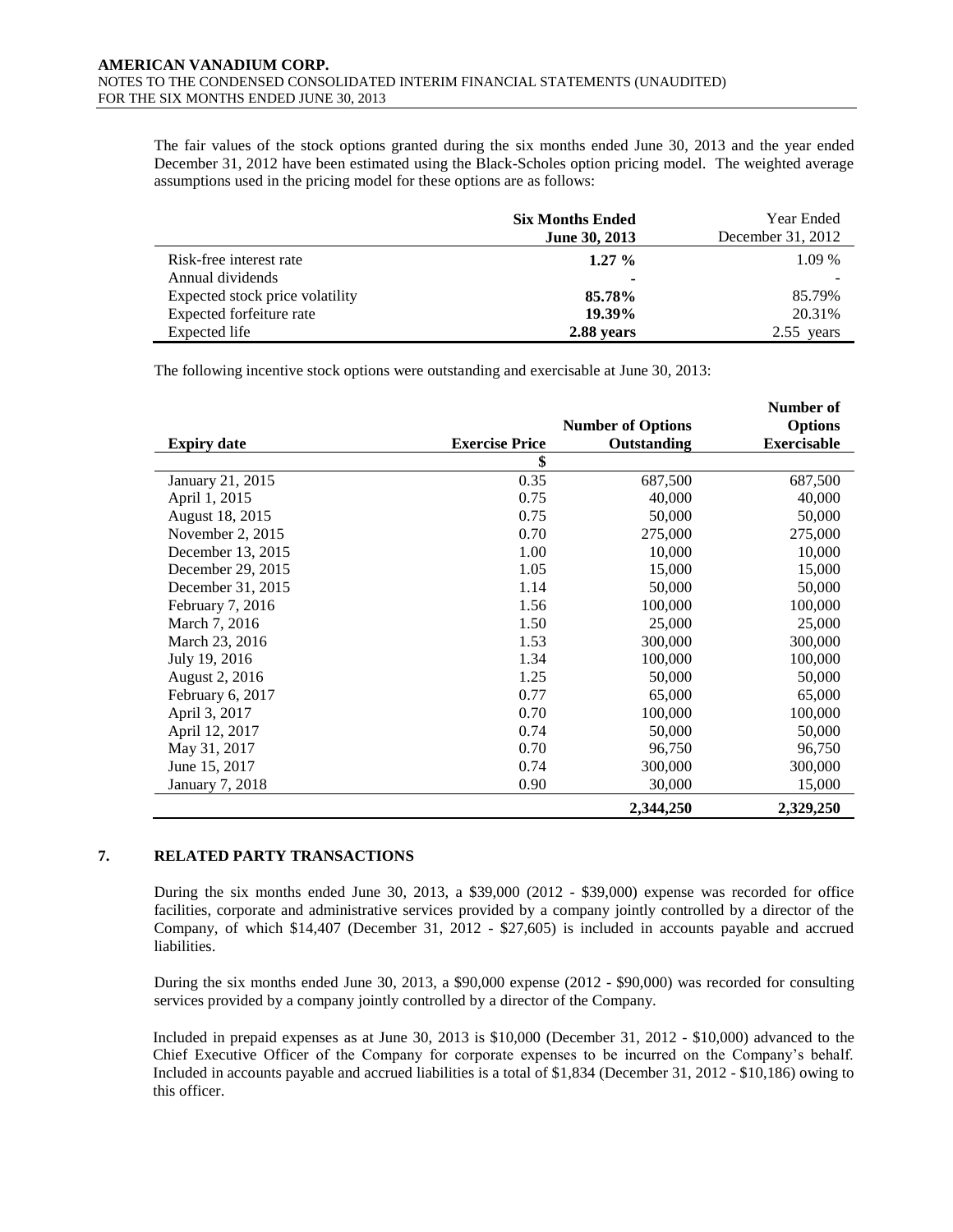Included in accounts payable and accrued liabilities as at June 30, 2013 is a total of \$13,285 (December 31, 2012 - \$21,453) owing to the Executive VP, Operations; and \$3,625 (December 31, 2012 - \$4,343) owing to the Vice President, Environmental.

These transactions were in the normal course of operations and were measured at the exchange amount, which is the amount of consideration established and agreed to by the related parties.

# **8. SEGMENTED INFORMATION**

The Company has one reportable operating segment, being the acquisition and exploration of mineral properties. Geographical information is as follows:

|                              |               | <b>Net Comprehensive Loss</b> |
|------------------------------|---------------|-------------------------------|
| <b>Six Months Ended</b>      | June 30, 2013 | June 30, 2012                 |
|                              |               |                               |
| Canada                       | 846,372       | 1,330,747                     |
| <b>United States</b>         | 2,093,254     | 2,589,417                     |
| Total net comprehensive loss | 2,939,626     | 3,920,164                     |

|                      |           | <b>Total Assets as at</b> |
|----------------------|-----------|---------------------------|
|                      | June 30   | December 31               |
|                      | 2013      | 2012                      |
|                      |           |                           |
| Canada               | 109,883   | 1,732,367                 |
| <b>United States</b> | 3,157,117 | 2,916,519                 |
| Total assets         | 3,267,000 | 4,648,886                 |

# **9**. **FINANCIAL INSTRUMENTS AND RISK MANAGEMENT**

As at June 30, 2013, the Company's financial instruments are comprised of cash, amounts receivable, reclamation deposits and accounts payable and accrued liabilities. With the exception of cash and restricted cash, all financial instruments held by the Company are measured at amortized cost. The fair values of these financial instruments approximate their carrying value due to their short-term maturities. Fair values of financial instruments are classified in a fair value hierarchy based on the inputs used to determine fair values.

The levels of the fair value hierarchy are as follows:

- Level 1 Unadjusted quoted prices in active markets for identical assets or liabilities;
- Level 2 Inputs other than quoted prices that are observable for the asset or liability either directly or indirectly; and
- Level 3 Inputs that are not based on observable market data.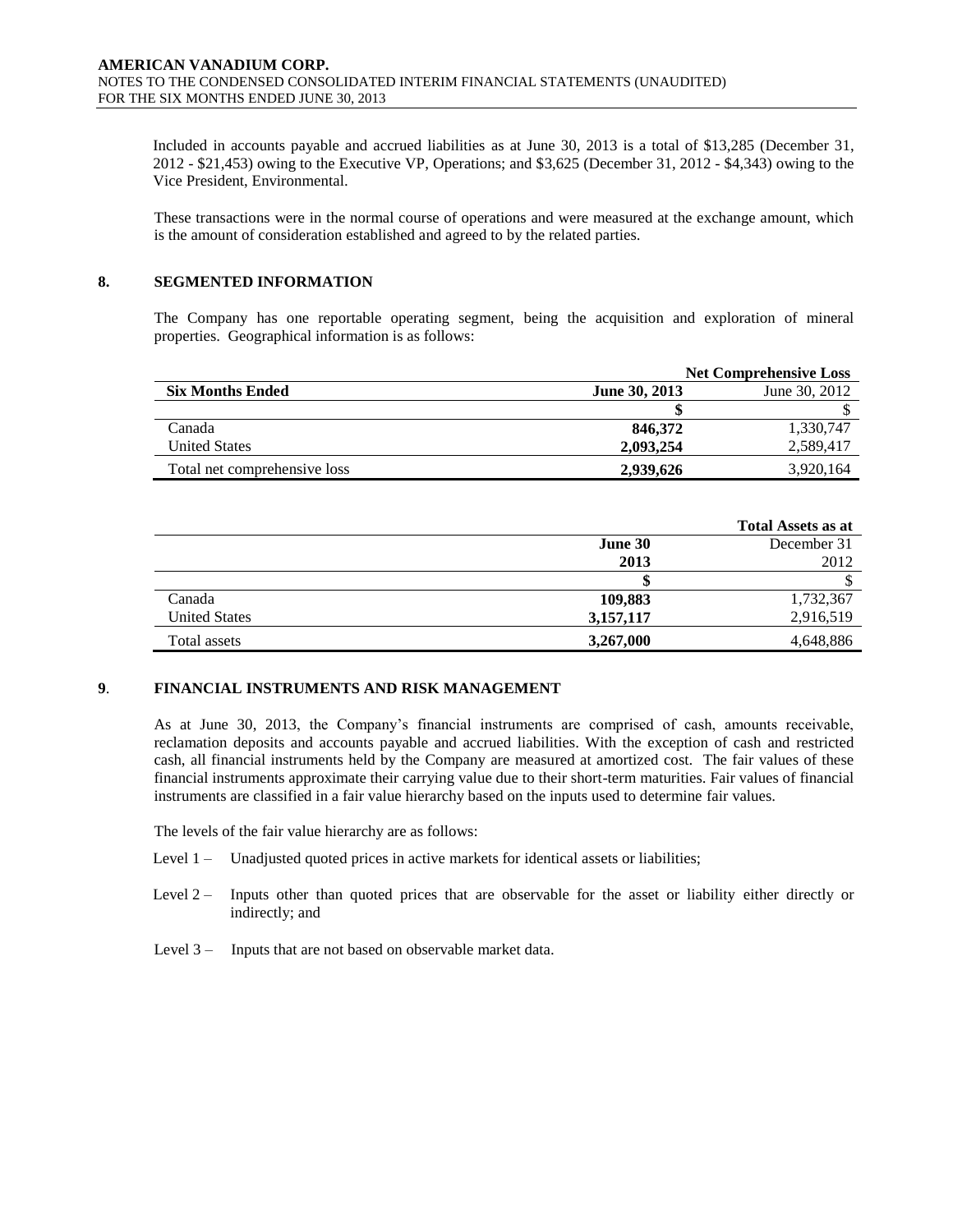Financial instruments measured at fair value on the balance sheet are summarized in levels of fair value hierarchy as follows:

|      | <b>Level 1</b> | <b>Level 2</b> | <b>Level 3</b> |
|------|----------------|----------------|----------------|
|      | ٠D             | ۰U             | ٠D             |
| Cash | 30,091         |                |                |

The Company's financial instruments are exposed to certain financial risks, including currency risk, credit risk, liquidity risk and interest rate risk.

#### *Currency risk*

A portion of the Company's expenses are incurred in United States dollars and financial instrument balances are held in this currency. A significant change in the currency exchange rates between the Canadian dollar relative to the United States dollar could have a negative effect on the Company's results of operations, financial position or cash flows.

The Company has not hedged its exposure to currency fluctuations and, as at June 30, 2013, the Company held \$3,074 (December 31, 2012- \$133,507) in United States dollars. A prolonged \$0.10 increase (decrease) in the value of the Canadian dollar compared with the United States dollar would result in a \$307 foreign exchange loss (gain) based on United States dollar holdings as at June 30, 2013.

# *Credit risk*

Credit risk is the risk of an unexpected loss if a customer or third party to a financial instrument fails to meet its contractual obligations. The Company's credit risk is primarily attributable to its cash. The Company limits exposure to credit risk by maintaining its cash with large financial institutions. The Company does not have cash that is invested in asset backed commercial paper.

# *Liquidity risk*

Liquidity risk is the risk that the Company will not be able to meet its financial obligations as they fall due. The Company requires additional financing to fund its existing financial obligations. Although, the Company has successfully accessed capital markets to fund its operations to date and management believes such sources remain available to the Company in the future, there is no assurance that such financing will be available to the Company on favourable terms.

#### *Interest rate risk*

Interest rate risk is the risk that the fair value or future cash flows of a financial instrument will fluctuate because of changes in market interest rates. As the Company's cash is currently held in short-term interest bearing accounts which pay relatively low rates of interest, the Company considers the interest rate risk to be limited.

# **10. CAPITAL MANAGEMENT**

The Company manages its capital structure and makes adjustments to it, based on the funds available to the Company, in order to support the acquisition, exploration and development of resource properties. The Board of Directors does not establish quantitative return on capital criteria for management, but rather relies on the expertise of the Company's management to sustain future development of the business.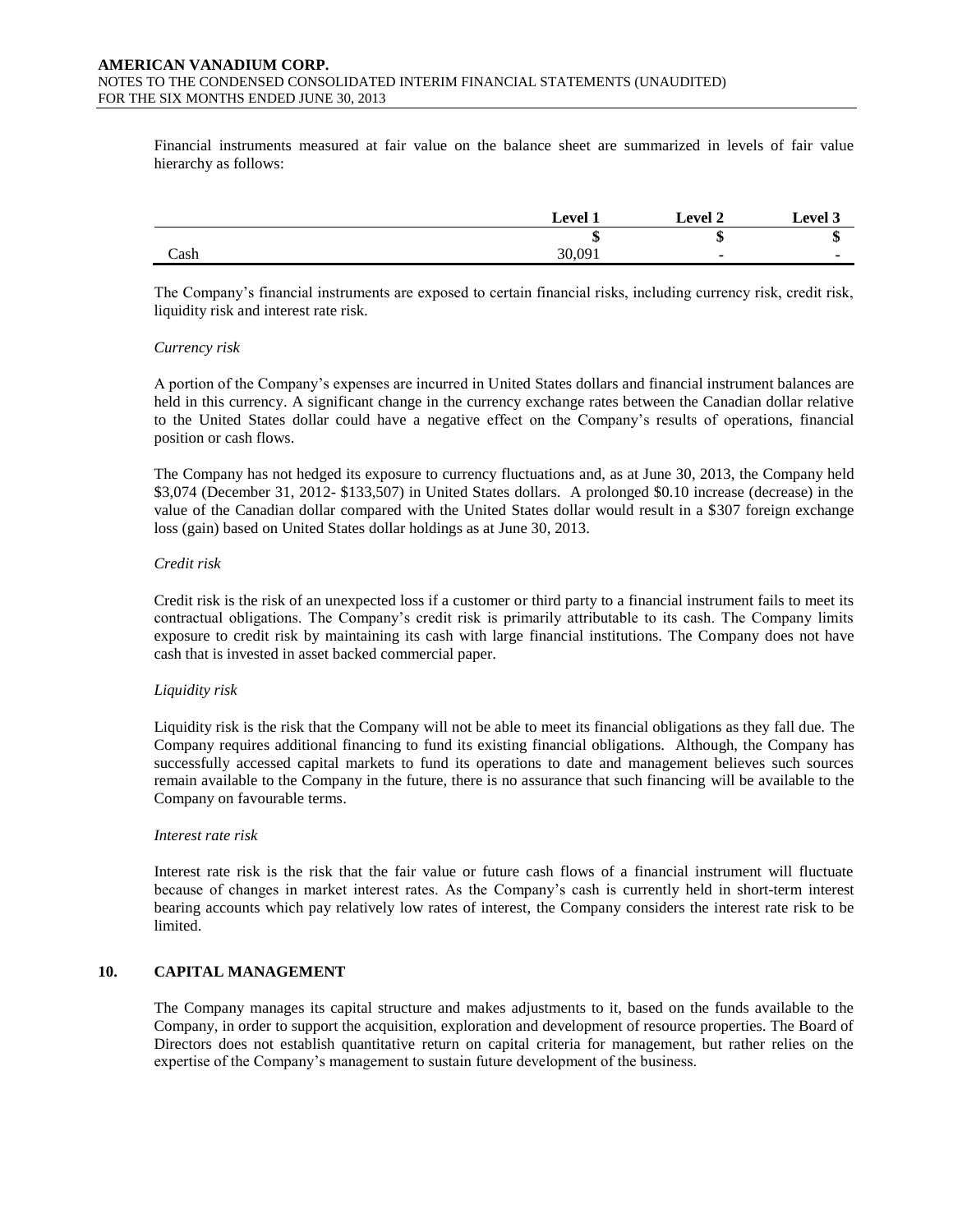The properties in which the Company currently has an interest are in the exploration stage; as such the Company is dependent upon external financings to fund activities. In order to carry out planned exploration and pay for administrative costs, the Company will spend its existing working capital and will attempt to raise additional funds as needed.

Management reviews its capital management approach on an ongoing basis and believes that this approach, given the relative size of the Company, is reasonable.

There were no changes in the Company's approach to capital management during the six months ended June 30, 2013. The Company is not subject to externally imposed capital requirements.

# **11. LOSS PER SHARE**

The numerators and denominators of basic and diluted loss per share for the three months and six months ended June 30, 2013 and three months and six months ended June 30, 2012 are as follows:

|                                              | <b>Three Months Ended</b> |             | <b>Six Months Ended</b> |            |
|----------------------------------------------|---------------------------|-------------|-------------------------|------------|
|                                              | June 30                   | June $30$   | June 30                 | June 30    |
|                                              | 2013                      | 2012        | 2013                    | 2012       |
| Net loss - numerator                         | \$1,512,081               | \$1,818,145 | \$2,939,626 \$3,920,164 |            |
| Basic and diluted weighted average number of |                           |             |                         |            |
| common shares outstanding - denominator      | 34,990,861                | 27,631,309  | 34,283,083              | 27,537,353 |
| Basic and diluted loss per share             | \$0.04                    | \$0.07      | \$0.09                  | \$0.14     |

The Company incurred net losses for all periods reported, so no dilutive impact of in-the-money stock options and warrants has been included in the calculation of diluted weighted average number of common shares outstanding.

# **12. COMMITMENTS AND CONTINGENCIES**

The Company is committed to the following expenditures:

|                                     | <b>Remainder</b> |              |              |                              |             |
|-------------------------------------|------------------|--------------|--------------|------------------------------|-------------|
| Nature of payment                   | of 2013          | 2014         | 2015         | 2016                         | 2017        |
| Engineering management <sup>1</sup> | US\$677,940      | -            |              | $\qquad \qquad \blacksquare$ |             |
| Mineral rights <sup>2</sup>         | US\$84,000       | US\$144,000  | US\$144,000  | US\$144,000                  | US\$144,000 |
| Water rights <sup>3</sup>           | US\$125,000      | US\$234,273  | US\$237.551  | US\$240.927                  | US\$244,405 |
| Office lease                        | Cdn\$70.408      | Cdn\$140,816 | Cdn\$140,816 | Cdn\$140.816                 |             |

<sup>1.</sup> As described in Note 5, the Company has commenced a basic engineering phase under a mine engineering, procurement and construction management agreement, as well as design agreement for a borrow pit and electrolyte process. The Company considers that it is contractually committed for the full quoted amounts of these agreements.

<sup>2.</sup> As described in Note 5, the Company makes NSR prepayments in order to acquire and maintain mineral rights to its properties. To maintain certain of its properties in good standing, the Company is required to continue making these payments. While not contractually committed to further payments, the Company considers these to be constructive commitments.

<sup>3.</sup> As described in Note 5, the Company makes annual rental payments to maintain water rights for its properties. While not contractually committed to further payments, the Company considers these to be constructive commitments.

As discussed in Note 6, up to 725,000 of the Company's shares are issuable upon meeting various milestones for the development of the Gibellini property and for achieving certain strategic objectives. Although the timing